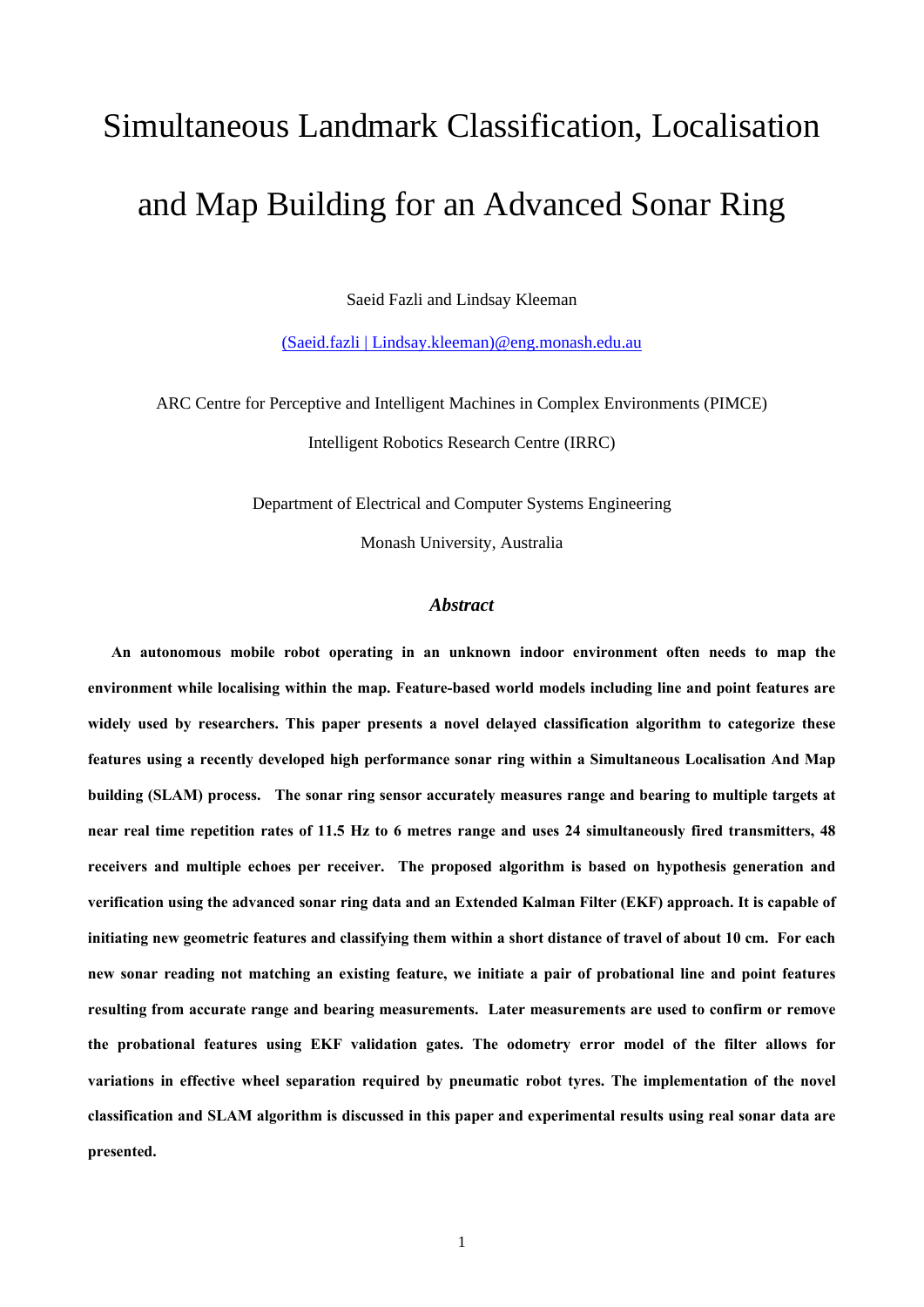

**Fig. 1** The Robot *Sombrero.*

#### **1. Introduction**

Mapping is a fundamental requirement for a mobile robot to autonomously navigate in an *a priori* unknown indoor environment. The error growth of odometry dead-reckoning resulting from wheel distortion and slippage is usually unacceptable and environmental sensing is therefore needed. Building a map requires the interpretation of sensor information to estimate the locations of geometric features (landmarks) in a global reference map. This map is also used to determine the robot position in the environment. A large variety of sensor systems, such as sonar, radar, laser, infrared and vision are commonly used to make mobile robots capable of sensing their environment <sup>1-7</sup>. Also different world models such as feature-based and grid-based are widely used by researchers to map the environment  $8-13$ . To build a feature-based map, one has to decide what features to use to describe the robot's environment. Some researchers have used only line segments <sup>14</sup> and many researchers have built maps containing lines and points <sup>2,15,16</sup>. Cylinders and arcs are rarely included in the feature set  $^{17}$ . All measurements of geometric features are contaminated with background noise, false targets and phantom targets. The crucial problem in using sensory information to generate a map is the uncertainty in the origin of measurements and uncertainty in the robot position. Stochastic mapping using EKF are widely used by researchers to solve this problem 7,11,15,16,18-20.

The other crucial problem for sonar sensors is to classify the sensor information to discriminate planes, corners and edges. This is important in terms of being able to predict the measurements from a new position and hence apply an update procedure such as the Kalman filter. Some researchers have developed sonar sensors which allow target classification at one position 16,21-23. However, typical sonar sensors are commonly unable to classify the targets from one position because sonar observations are discrete points. Therefore, while navigating along a wall, the robot sees the wall not as a line but as a set of points. It is only through accumulation of observations over time that a correct feature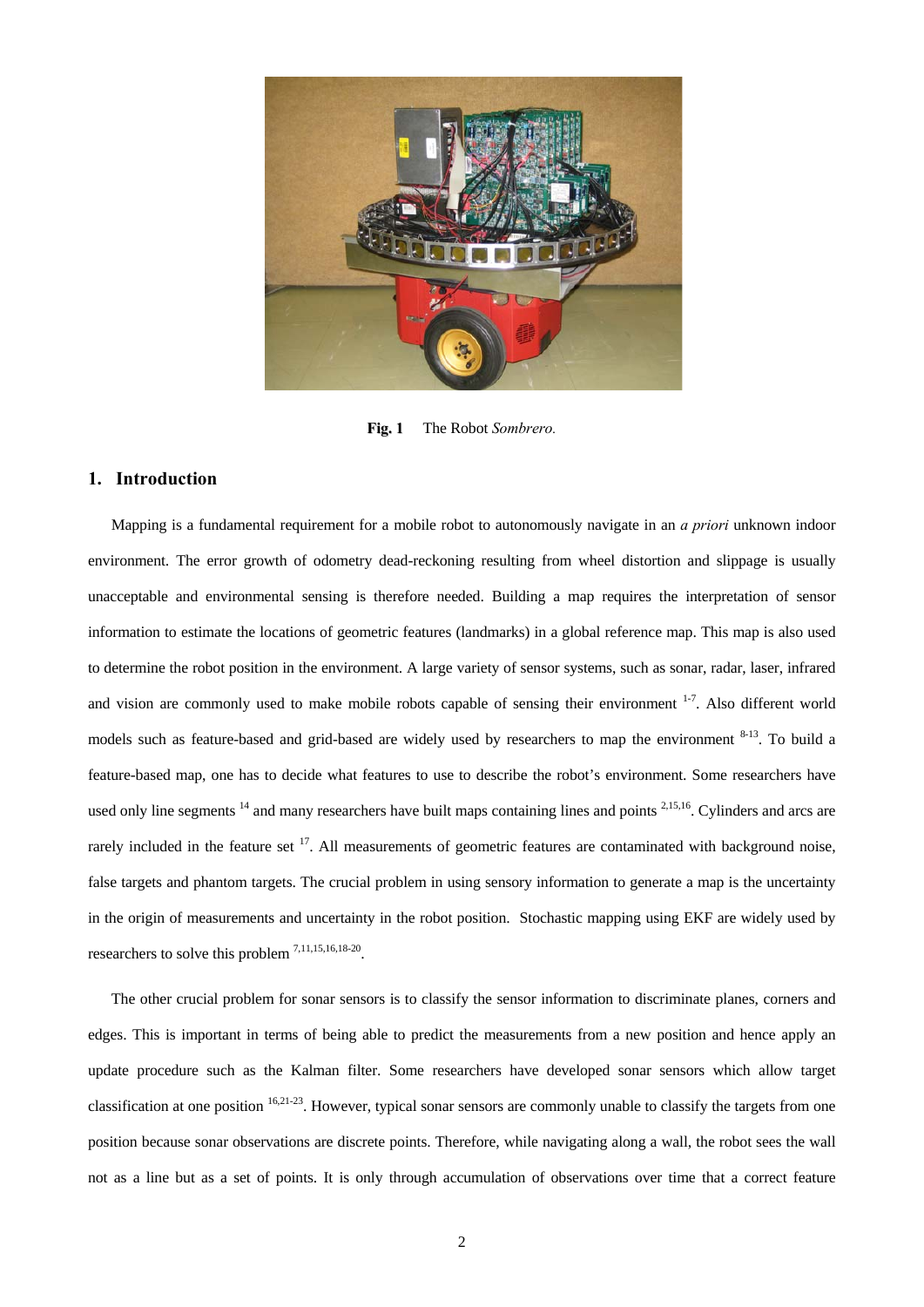classification can be made and a map can be constructed. Delayed decision making techniques using Hough transforms are widely used by researchers to classify the landmarks 8,9,24-28.

This paper presents a novel classification method within the SLAM process. The proposed algorithm is based on delayed decision making using hypothesis generation and verification and accurate sonar data. The map considered in this work is feature-based and consists of natural landmarks that occur in indoor environments; planes, corners and edges modeled into lines and points. The work presented here is the first reported mapping results from a recently developed fast and accurate sonar ring 29 mounted on the robot *Sombrero* shown in Fig. 1 in real indoor environments. Confirmation, deletion and initiation of new geometric features and SLAM process using EKF are included in the algorithm. If a new sonar reading is not associated with current features, a pair of probational features (a line and a point) will be initiated. The point feature is initiated in the location of the observed target and the line feature, perpendicular to the line connecting the transmitter to the target. The validation gate condition of the Kalman filter is used to confirm or remove the probational features within the next 10 robot positions. Due to the high repetition rate of the advanced sonar ring of about 11.5 Hz, the confirmation and deletion process can be performed by the robot within 10 cm from where the feature is first sensed (or about 0.8 seconds at robot speeds of 10 cm/sec). The high speed classification helps to minimize the number of probational features and to speed up the mapping process. The odometry error model similar to the one of <sup>16</sup> is used in this work which incorporates variations in effective wheel separation and angle measurements. This model is suited to pneumatic tyre odometry errors where the wheel separation has been found to vary unpredictably with floor surface and path curvature. This paper also describes a novel sonar data filtering technique to eliminate many phantom targets due to multi-path echoes.

The paper is organised as follows: The next section contains an overview of the robot *Sombrero* and gives an overview of the software and hardware structure of the advanced sonar ring. Section 3 explains the details of the proposed landmark classification and SLAM approach. Section 4 presents implementation details of the algorithm. Experimental results are presented in Section 5 to show the effectiveness of the proposed algorithm. Conclusions and a discussion of future work form the last section of the paper.

## **2. Overview of the Mobile Robot** *Sombrero*

The *Sombrero* consists of an advanced sonar ring sensor mounted on an ActivMedia Pioneer 3 DX mobile robot. Locomotion method of the Sombrero is differential drive and Powered Wheel Steering (PWS) mechanism is used to control the robot motion. The advanced sonar ring works by simultaneously firing of all transmitters and hence emitting a burst of ultrasound in all directions, and waiting for the echoes reflected from any objects within the sound beam. Then potential echo sample intervals are extracted from all 48 receivers using a thresholding method. These echo sample intervals are later processed on DSPs to obtain echo accurate arrival times.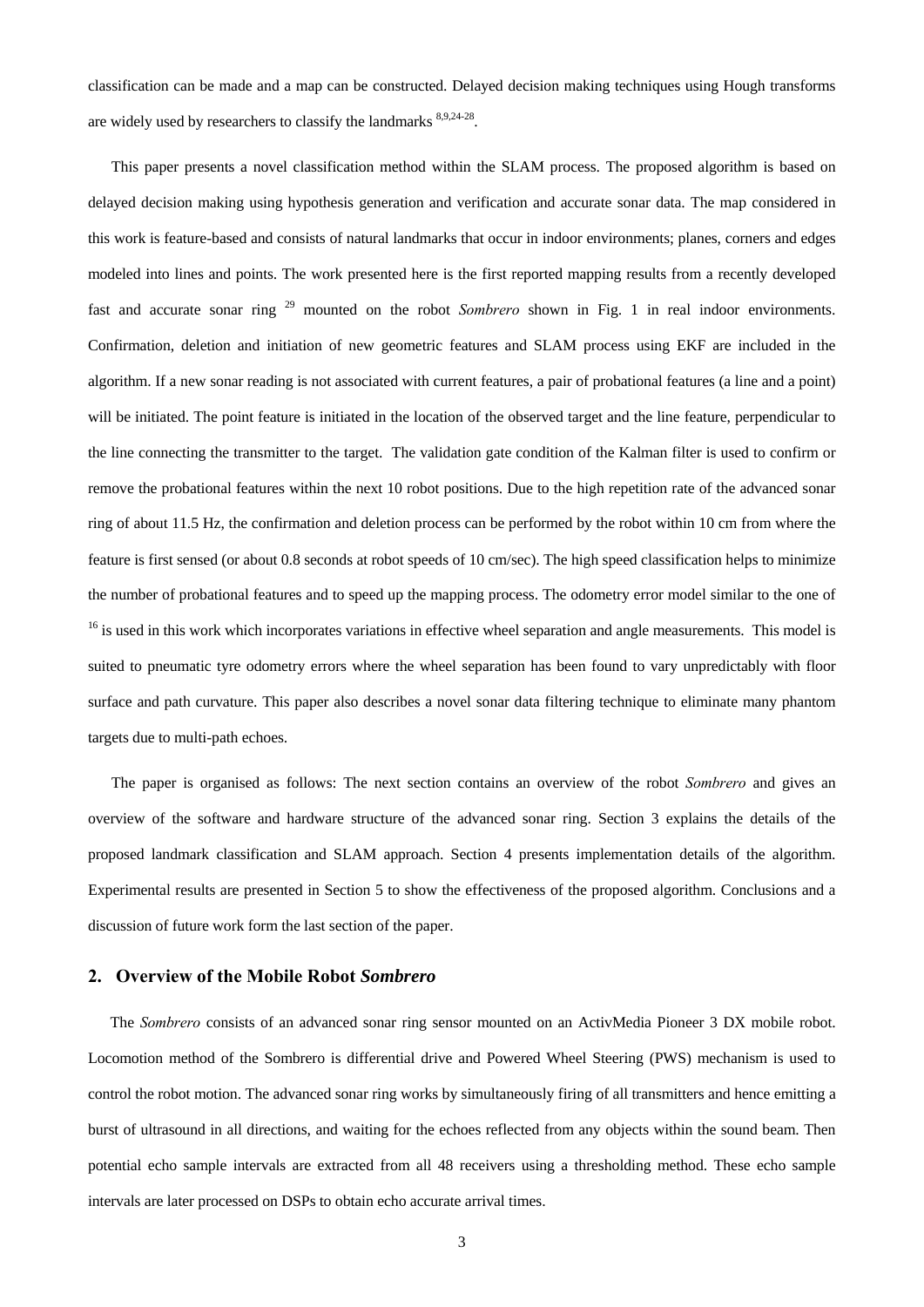To maximize the speed of the sensor and to be able to perform the task in the limited memory of the DSP memory, an interrupt service routine performs thresholding while receivers are listening to echoes. The delays, known as the Time-Of-Flight (TOF), are estimated for all the echoes reflected from different objects to every receiver in each firing. Then the calculated Distance-Of-Flight (DOF) of the returned echoes is twice the distance to the object. The bearing angle is determined by combining multiple measurements on different receivers. The basic idea is to calculate TOF for each receiver by means of matched filtering (also called template matching) which is the minimum variance arrival time estimator in the presence of additive white Gaussian noise on the echo. A matched filter is based on finding the peak of the cross correlation of the echo with an *a priori* calculated template. This technique has been extensively used in 15,21,22,30.

The Field of view of the Polaroid 7000 transducers used in the advanced sonar ring is about 15 degrees, therefore 24 pairs of transducers are considered to cover all around the robot and make it able to estimate the bearing using one transceiver and one receiver in every pair. Fig. 2 shows an overview of the hardware structure of the advanced sonar ring.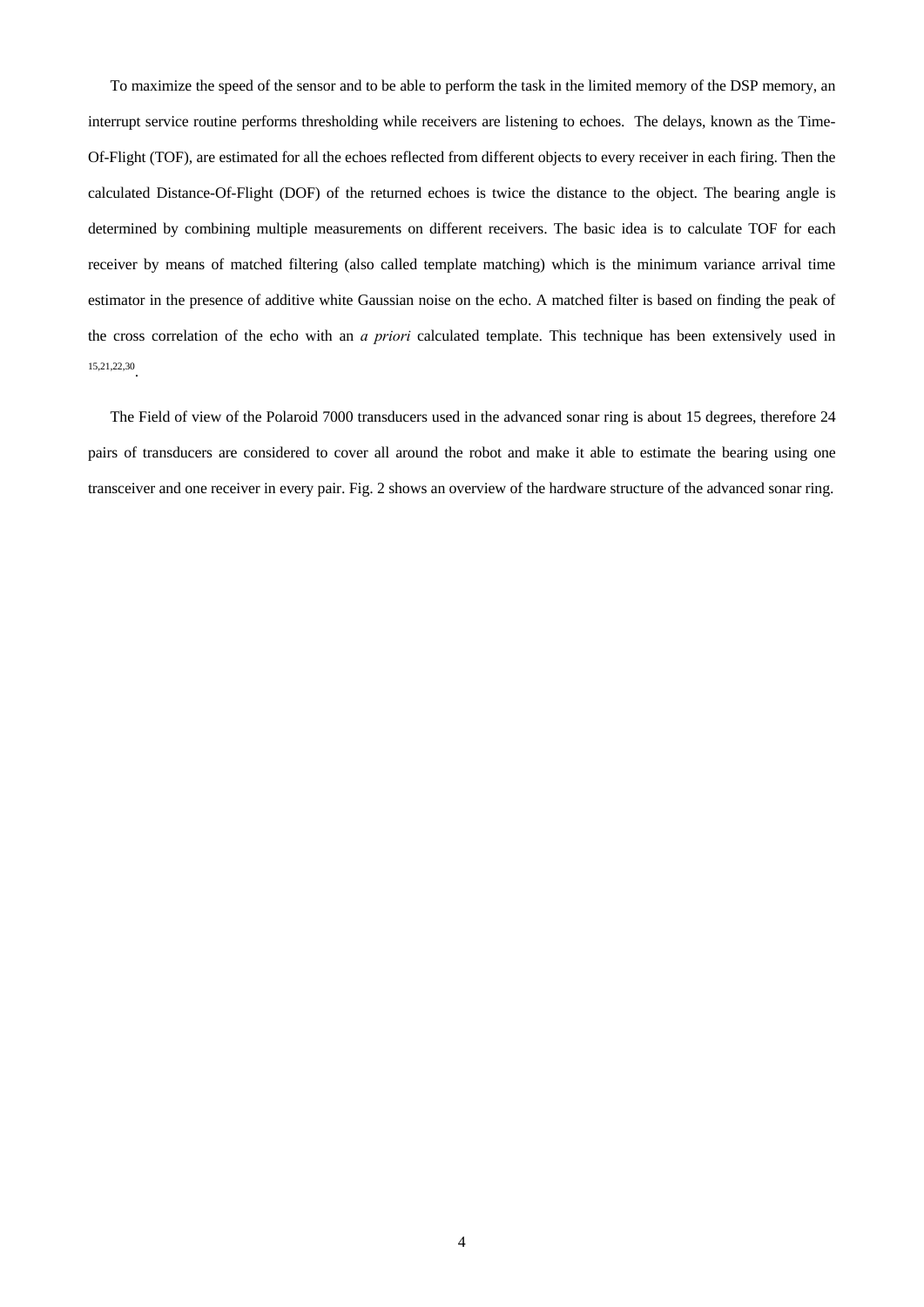

**Fig. 2** The Block Diagram of the Advanced Sonar Ring Hardware.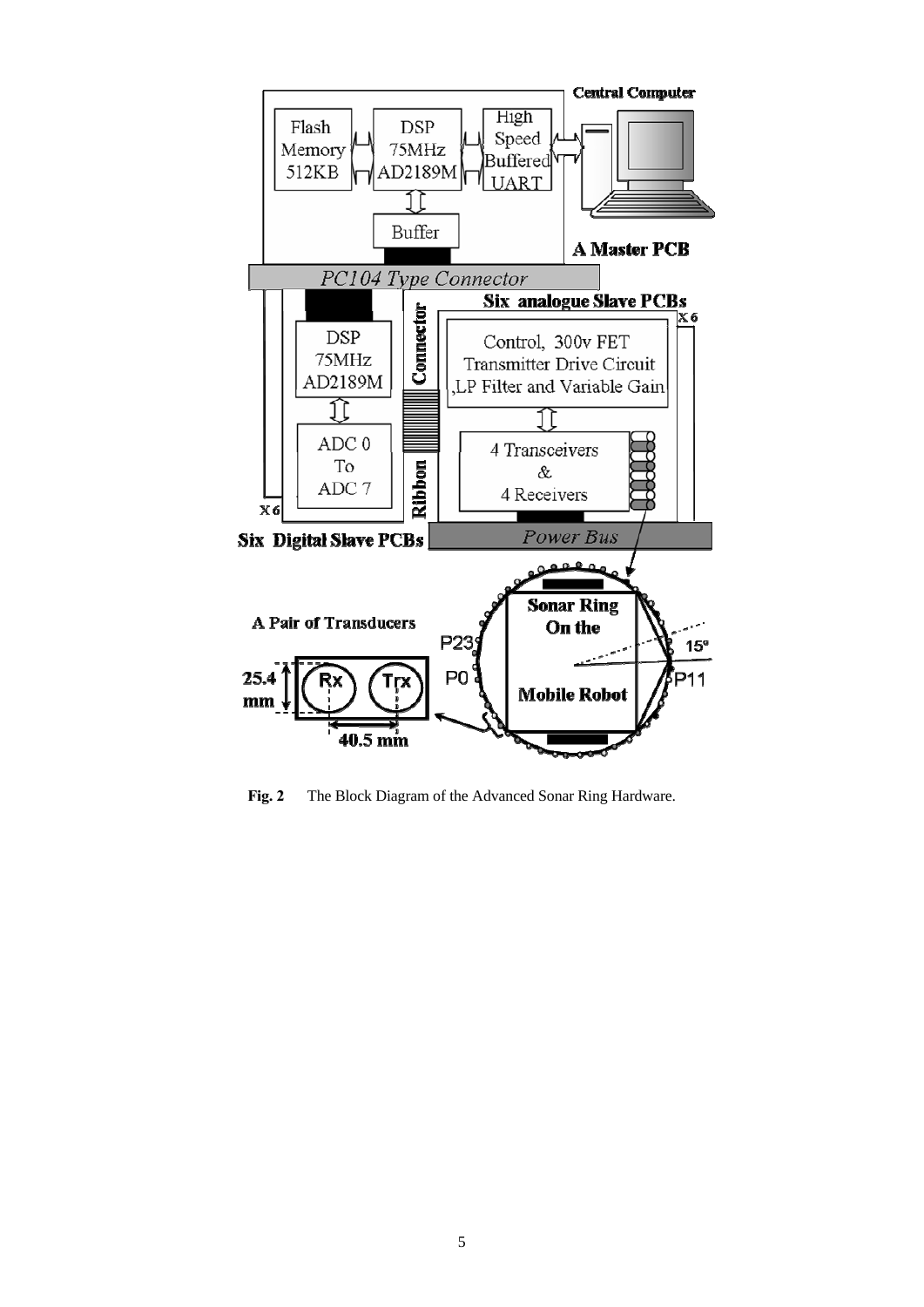

**Fig. 3** Overview of the Host Software of *Sombrero.*

Six DSP boards called slave PCBs are designed to manage all 48 transducers. Each DSP processes the echoes returned to eight receiver channels. Each slave board is responsible for controlling the transmission and data acquisition process for four pairs of transceiver and receivers, grouped into four pairs. Also the board contains a high voltage DC-DC converter to produce a 300 V bias on the 8 transducers.

Finally a master DSP is designed to communicate with all slave PCBs and to manage them. A master DSP also in turn relays results of all slaves to a host computer over a serial line. One of the advantages of this configuration is that it relieves the computational burden of the host computer allowing computationally intensive applications to take place on a moving platform. Fig. 3 shows an overview of the software structure of the host computer that controls the robot *Sombrero* and communicates with the sonar ring. The sonar ring can sense smooth targets, such as planes and right angled corners, with an accuracy of approximately 0.6 mm and 0.2 degrees for ranges from 0.2 to 4 metres  $^{29}$ .

## **3. Landmark Classification and SLAM for Autonomous Navigation**

We assume that the actual three dimensional world model is orthogonal to the horizontal plane of the sonar ring, so the environment can be adequately represented by a two dimensional map. A stochastic feature-based mapping method based on EKF is used for simultaneously localisation of *Sombrero* and mapping of the environment. The method is based on the description by Davison <sup>6</sup> where all map features are updated on each measurement result. In each robot pose only one set of sensor results are applied to SLAM in order to speed up the process. This means if multiple firings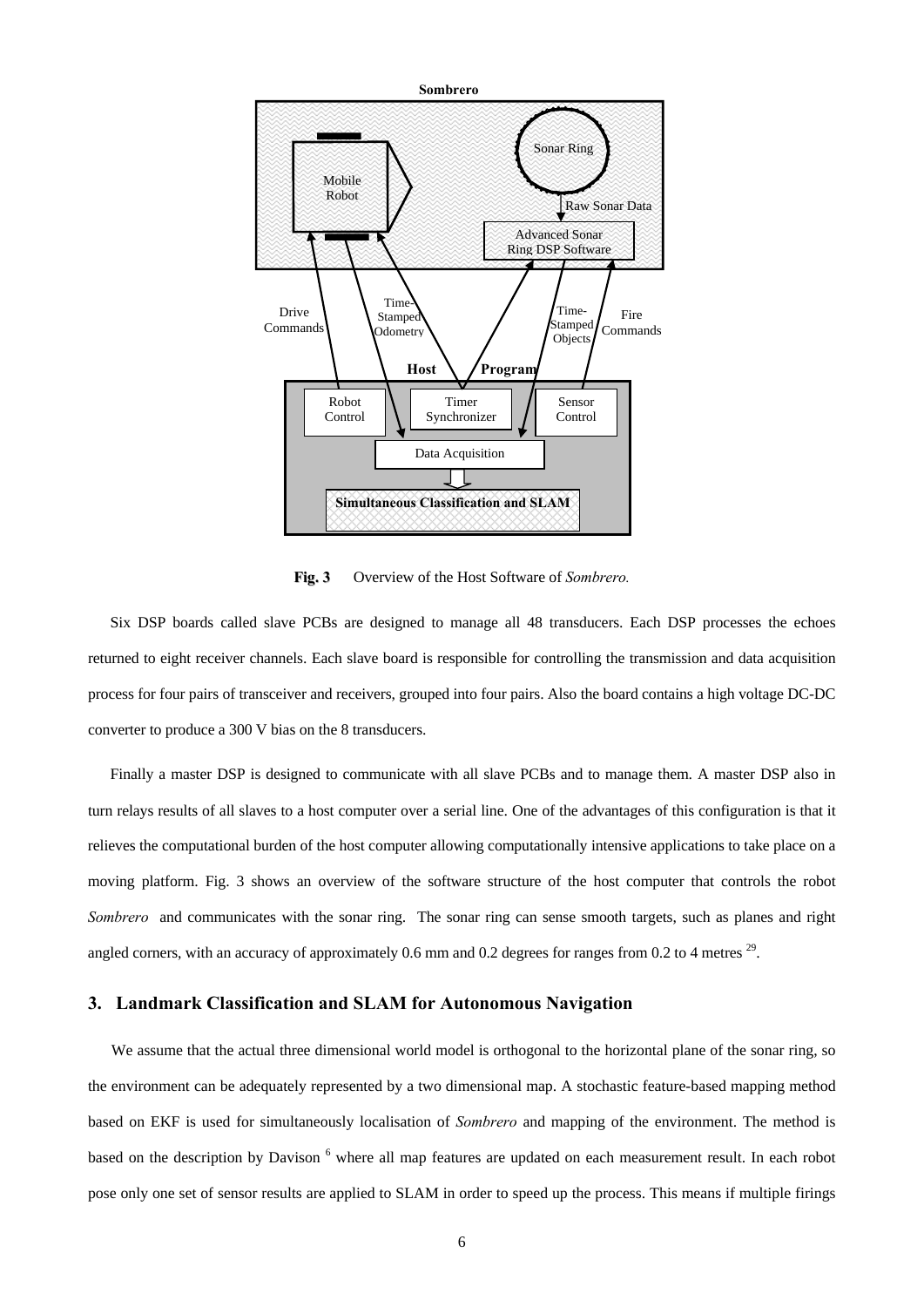occur in the same robot pose, the results of the first firing are applied to the algorithm and the rest are ignored. In the following subsections 3.1 and 3.2 a vehicle model and its associated errors is developed that allows odometry inputs to predict the motion of the robot. The Kalman filter facilitates the fusion of these odometry inputs with sonar measurements (discussed in subsection 3.3) by predicting environmental features (discussed in subsection 3.4) and correcting them using an error model of the sonar measurements as described in subsection 3.5. Subsection 3.6 describes how sonar features are classified and integrated into the map building processing.

#### **3.1 Mobile Vehicle Model**

The robot state vector is denoted as:

$$
\mathbf{x}_R = \begin{bmatrix} \theta & x & y \end{bmatrix}^T \tag{1}
$$

comprising a heading and the Cartesian location of the centre of the drive wheel axis defined with respect to the global coordinate frame shown in Fig. 4. The state vector of the robot is initialised to  $\begin{bmatrix} 0 & 0 & 0 \end{bmatrix}^T$ .

Internal sensors (encoders) give information about the speed and distance the robot wheels move. This information must be integrated to give the robot's global position and direction. On *Sombrero* the encoder counts are accumulated for 20 ms, and then used to update the position of the robot. Based on the encoder counts of the wheel, distance moved by each wheel is estimated. Therefore, at the end of 20 ms the right wheel has traveled a distance *∆r*, and the left wheel *∆l*.

Fig. 4 shows the path of the robot when it moves to a new position. The combined rotation and translation motion is shown in the figure. We assume that the robot travels in an arc while it translates a distance *∆s* and turns an angle *∆θ*. By using the notation of Fig. 4, the distances traveled can be expressed as:

$$
\begin{cases} \Delta l = \Delta \theta.R \\ \Delta r = \Delta \theta.(R + B) \end{cases}
$$
 (2)

and therefore:

$$
\begin{cases} \Delta \theta = (\Delta r - \Delta l)/B \\ R = (\Delta l.B)/(\Delta r - \Delta l) \end{cases}
$$
 (3)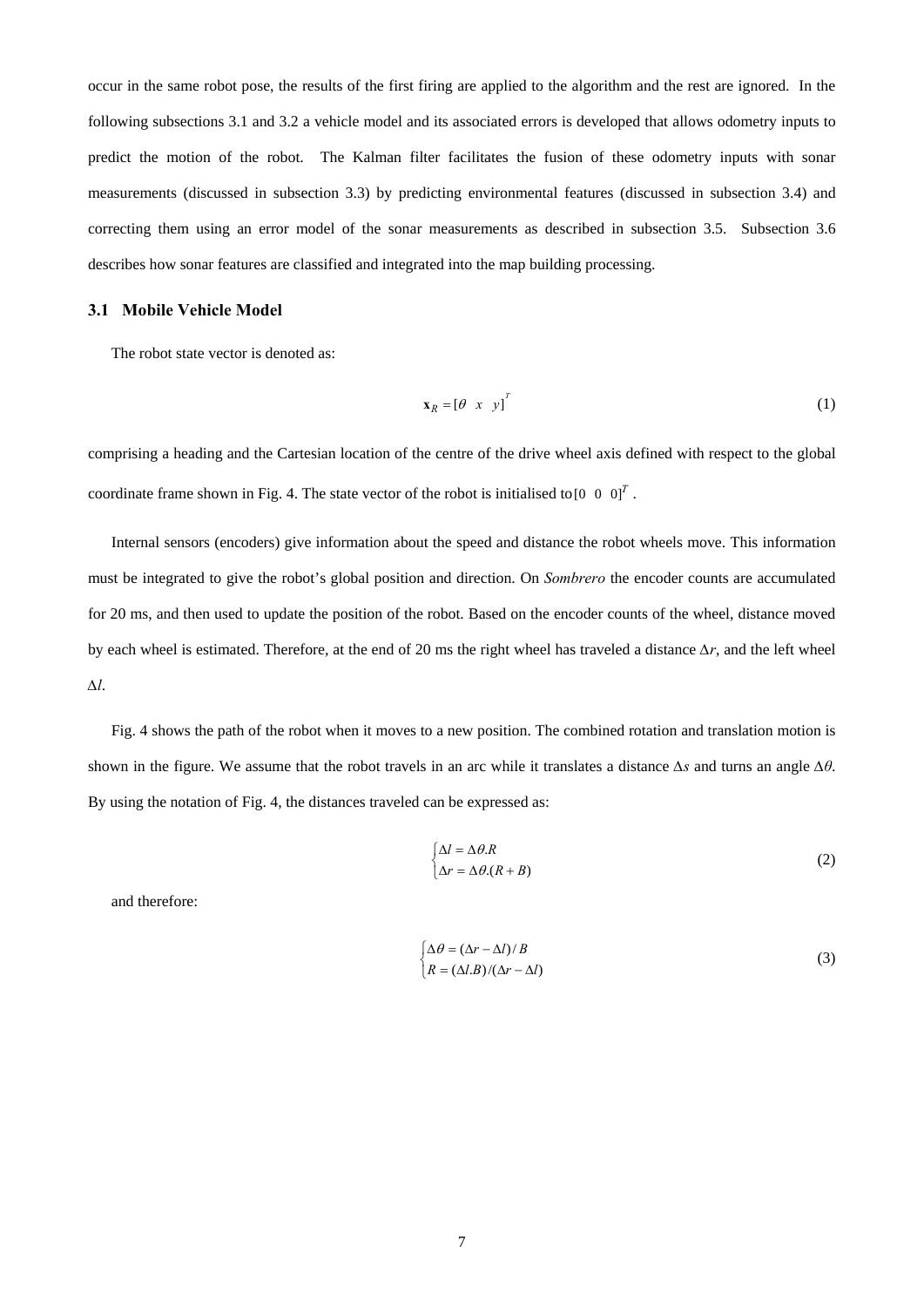

**Fig. 4** Geometry of the Robot Movement.

From the Law of Cosines:

$$
\Delta s^2 = 2.(R + B/2)^2 - 2.(R + B/2)^2 \cdot \cos(\Delta \theta)
$$
 (4)

Using equation (3), *∆s* can be rewritten as:

$$
\Delta s = \frac{B(\Delta r + \Delta l)}{(\Delta r - \Delta l)} \cdot \sin(\Delta \theta / 2) \stackrel{\Delta \theta \to 0}{\approx} (\Delta r + \Delta l) / 2
$$
 (5)

It can be proved that the angle between the translation vector (*∆s*) and the heading of the robot is *∆θ/2* as shown in Fig. 4. Therefore, if in the next time increment the robot moves a distance *∆s* and turns *∆θ*, then the new position of the robot  $\begin{bmatrix} \theta & x' & y' \end{bmatrix}^T$  can be calculated as:

$$
\begin{cases}\n\theta' = \theta + \Delta\theta \\
x' = x + \Delta s \cdot \cos(\theta + \Delta\theta/2) \\
y' = y + \Delta s \cdot \sin(\theta + \Delta\theta/2)\n\end{cases}
$$
\n(6)

# **3.2. The Odometry Error Propagation under Robot Motion**

We denote the robot state vector at time step *k* by the vector  $\mathbf{x}_R(k) = [\theta(k) \ x(k) \ y(k)]^T$ . Using equations (3-6), the robot's motion through the environment is described as: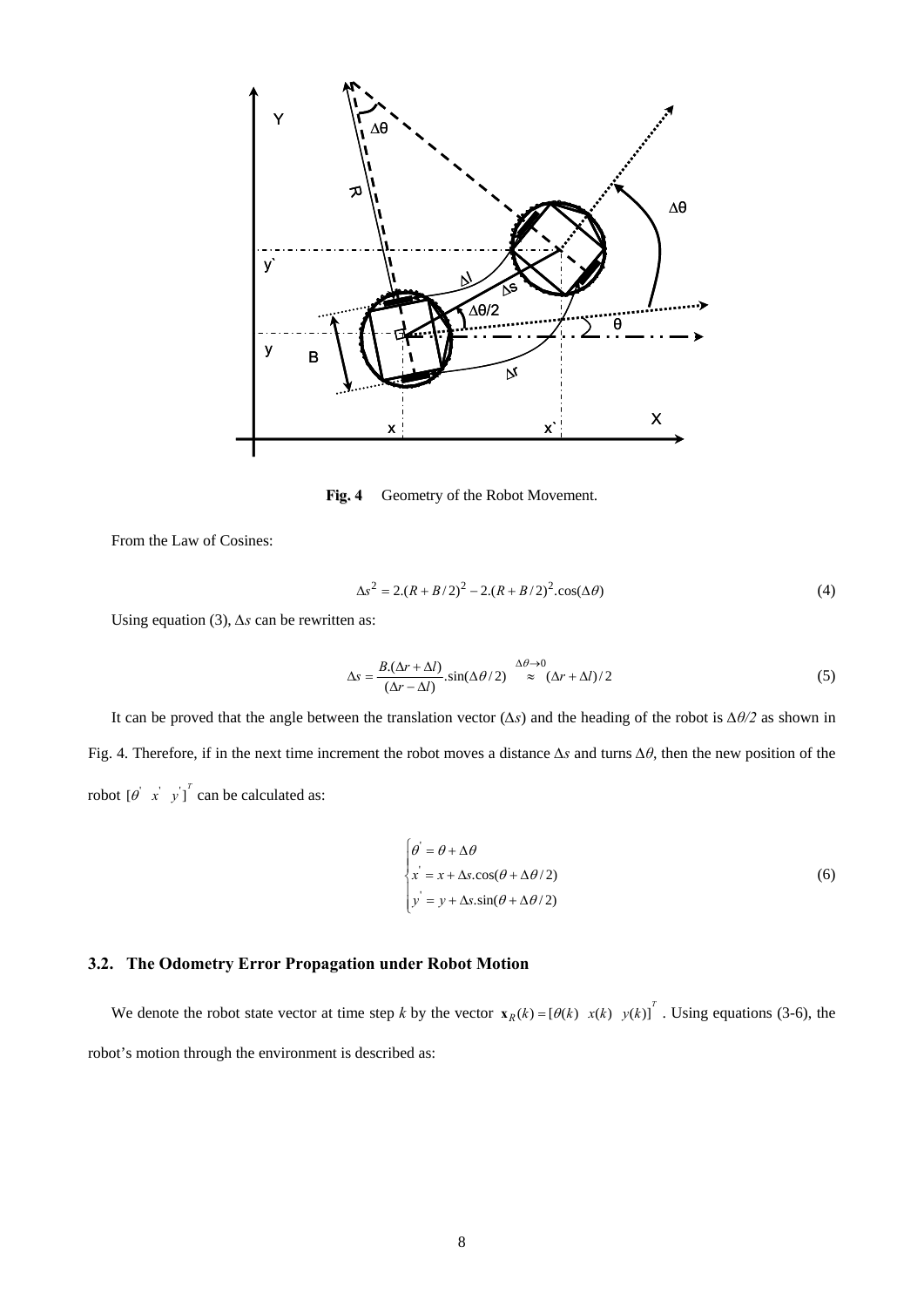$$
\mathbf{x}_{R}(k+1) = \mathbf{x}_{R}(k) + \mathbf{f}(\mathbf{x}_{R}(k), \mathbf{y}(k))
$$
\n
$$
\mathbf{y}(k) = [\Delta r \quad \Delta l \quad B]^T
$$
\n
$$
\mathbf{f}(\mathbf{x}_{R}(k), \mathbf{y}(k)) = \begin{bmatrix}\n(\Delta r - \Delta l)/B \\
\frac{\Delta r + \Delta l}{2}\cos(\theta(k) + \frac{\Delta r - \Delta l}{2.B}) \\
\frac{\Delta r + \Delta l}{2}\sin(\theta(k) + \frac{\Delta r - \Delta l}{2.B})\n\end{bmatrix}
$$
\n(7)

As the robot moves, the odometry errors accumulate to make the robot's overall position very uncertain with respect to the global frame. This uncertainty is produced by two mechanisms: the addition of new position integration errors and the development of previous errors under motion. The error model explained in this section which is similar to  $^{16}$ , considers noise on *∆r*, *∆l* and *B*. *Sombrero* has inflatable tyres that provide good traction at the expense of wheel separation uncertainty. Using a first order Taylor expansion of equations (7) the iterative equation can be derived in terms of the Jacobians  $\frac{\partial f}{\partial x}$  $\frac{\partial f}{\partial x}$  and  $\frac{\partial f}{\partial y}$ **f**  $\frac{\partial \mathbf{f}}{\partial \mathbf{y}}$  (see <sup>16</sup> for more details ):

$$
\Delta \mathbf{x}_R(k+1) \cong (\mathbf{I} + \frac{\partial \mathbf{f}}{\partial \mathbf{x}}) \Delta \mathbf{x}_R(k) + \frac{\partial \mathbf{f}}{\partial \mathbf{y}} \Delta \mathbf{y}(k)
$$
(8)

The covariance of the error in the robot pose at step  $k+1$  is now derived in terms of step  $k$ :

$$
\mathbf{P}_{RR}(k+1) = E\left\langle \Delta \mathbf{x}_R(k+1) \Delta \mathbf{x}_R(k+1)^T \right\rangle
$$
  
\n
$$
= (\mathbf{I} + \frac{\partial \mathbf{f}}{\partial \mathbf{x}_R}) E\left\langle \Delta \mathbf{x}_R(k) \Delta \mathbf{x}_R(k)^T \right\rangle (\mathbf{I} + \frac{\partial \mathbf{f}}{\partial \mathbf{x}_R})^T + \frac{\partial \mathbf{f}}{\partial \mathbf{y}} E\left\langle \Delta \mathbf{y}(k) \Delta \mathbf{y}(k)^T \right\rangle \frac{\partial \mathbf{f}}{\partial \mathbf{y}}^T
$$
  
\n
$$
= \mathbf{P}_{RR}(k) + \mathbf{P}_{RR}(k) \frac{\partial \mathbf{f}}{\partial \mathbf{x}_R}^T + \frac{\partial \mathbf{f}}{\partial \mathbf{x}_R} \mathbf{P}_{RR}(k) + \frac{\partial \mathbf{f}}{\partial \mathbf{x}_R} \mathbf{P}_{RR}(k) \frac{\partial \mathbf{f}}{\partial \mathbf{x}_R}^T + \frac{\partial \mathbf{f}}{\partial \mathbf{y}} \mathbf{Q}(k) \frac{\partial \mathbf{f}}{\partial \mathbf{y}}^T
$$
  
\n
$$
\text{covariance propagation}
$$

where *E* is expectation and  $Q(k)$  is the error covariance of  $y(k)$ , the wheel measurements and separation. We assume that in equation (9), the errors in robot pose,  $x$ , at time  $k$  and the new errors in odometry parameters  $y$  at time  $k$  are independent. The errors in  $\Delta r$ ,  $\Delta l$  and *B* are assumed to be independent:

$$
\mathbf{Q} = \begin{bmatrix} \sigma_r^2 & 0 & 0 \\ 0 & \sigma_l^2 & 0 \\ 0 & 0 & \sigma_B^2 \end{bmatrix}
$$
 (10)

The covariance update equation (9) can be calculated in a computationally effective manner as explained in  $^{16}$ . The values for the variances  $\sigma_r^2$  and  $\sigma_l^2$  must be proportional to  $\Delta r$  and  $\Delta l$  at each step to make the system consistent which means for a given range or angle change, the final covariance should be independent of the number of steps to traverse a path <sup>16</sup>. Since the covariances add when independent noise segments are concatenated, these covariances must be proportional to the distance traveled: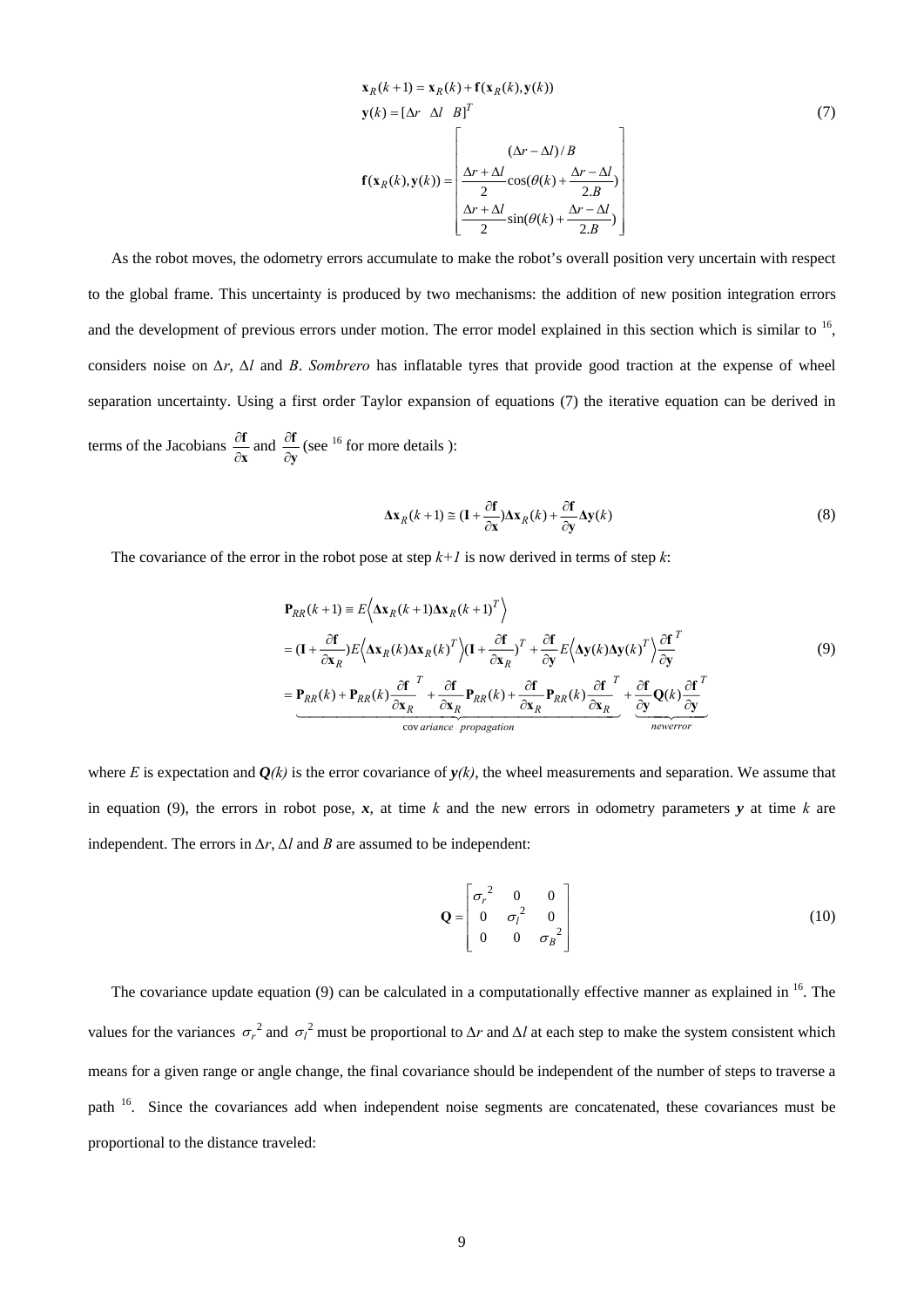$$
\begin{cases}\n\sigma_r^2 = E^2 |\Delta r| \\
\sigma_l^2 = E^2 |\Delta l|\n\end{cases}
$$
\n(11)

where *E* is the error standard deviation for 1 metre travel. Also from <sup>16</sup>  $\sigma_B^2$  can be written as:

$$
\sigma_B^2 = \frac{A^2 B^2}{2\pi |\Delta \theta|} \tag{12}
$$

where *A* is the angle error standard deviation for a full  $2\pi$  revolution of the robot in one step that is attributed to variations in the wheel separation *B*.

## **3.3. Geometric Feature Models**

The environmental landmarks are modeled as lines and points. The lines represent plane reflectors while point features are used for corners and edges. The point feature is characterized by its two dimensional Cartesian coordinates  $[x_p, y_p]^T$ . The plane feature is represented by a line with an angle  $\varphi$  and the minimum distance  $d$  to the global coordinate system origin as shown in Fig. 5. The line  $\left[\varphi \, d\right]^T$  can be represented by a parametric equation:

$$
\begin{cases}\n x = d \cos \varphi + t \sin \varphi \\
 y = d \sin \varphi - t \cos \varphi\n\end{cases}
$$
\n(13)



**Fig. 5** Line Representation.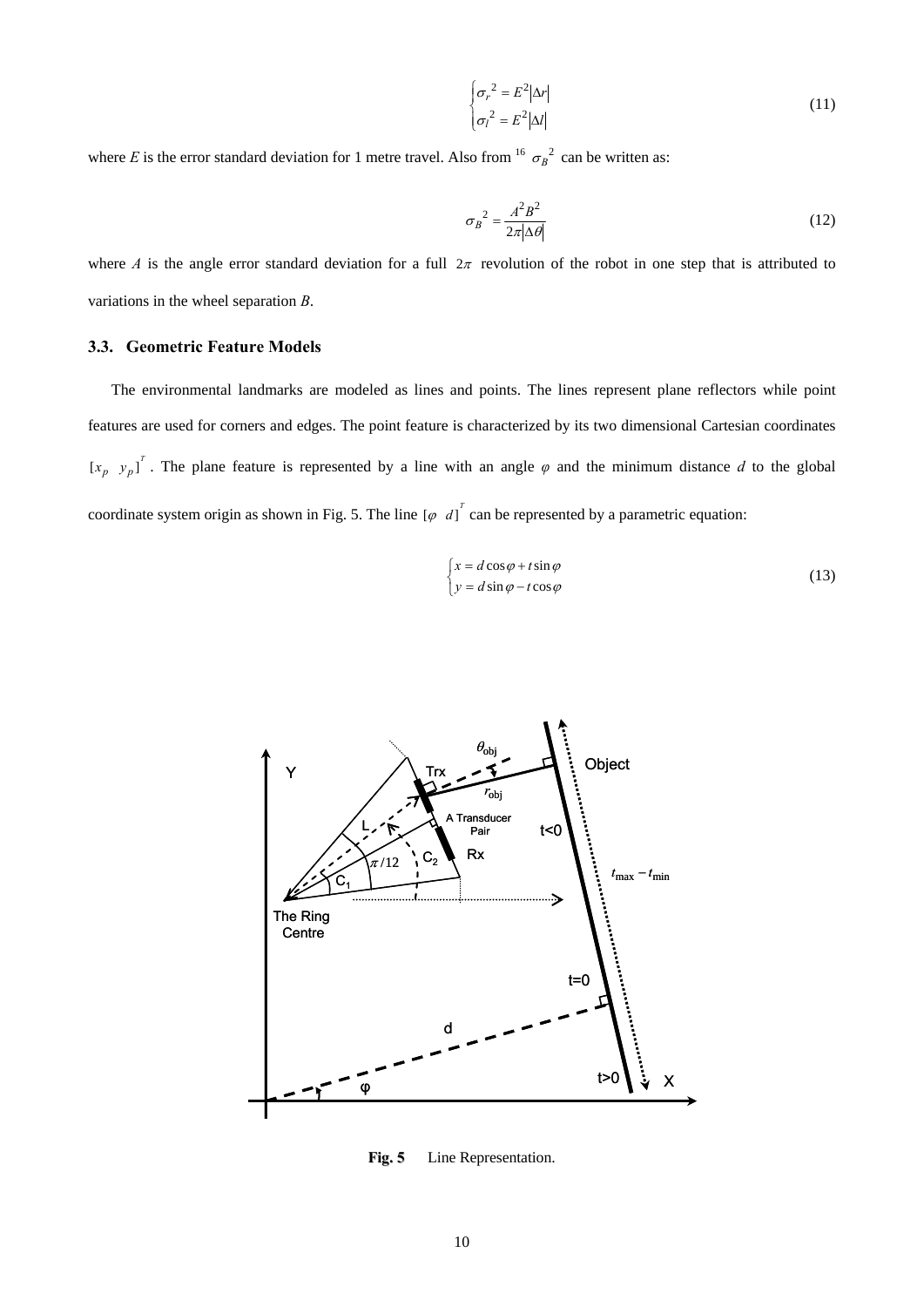where the parameter *t* is the signed distance from the nearest point on the line to the origin. In order to model a partial plane, parameters  $t_{\text{min}}$  and  $t_{\text{max}}$  are saved to determine line endpoints. The length of the partial line is also represented by  $t_{\text{max}} - t_{\text{min}}$ . The parametric equation (13) can also be written as:

$$
g(x, y) = y \sin \varphi + x \cos \varphi - d = 0 \tag{14}
$$

The representation  $\begin{bmatrix} \varphi & d \end{bmatrix}^T$  has the alternative of  $\begin{bmatrix} \varphi + \pi & -d \end{bmatrix}^T$  that results in the same parametric equations except *t* reverses sign. Here the two lines are considered different since they correspond to sensing from different sides of the line. If the line were sensed from the other side of the coordinate origin, a negative distance parameter would be recorded. This representation differentiates between two sides of a partial plane. That means:

$$
\begin{aligned} \int_{\mathcal{C}} \text{if} \left( \text{sign}(g(0,0)) \right) &= \text{sign}(g(\text{tr}x_x, \text{tr}x_y)) \big) \Rightarrow \text{change} \quad d \quad \text{to} \quad \text{positive} \\ \text{else} \quad & \Rightarrow \text{change} \quad d \quad \text{to} \quad \text{negative} \end{aligned} \tag{15}
$$

where  $(tr_{x_x}, tr_{x_y})$  are the coordinates of the transceiver that observes the partial plane (Fig. 5). New sonar measurements are only fused with the line if their *t* parameter lies in the line or in the extension of the line by less than 0.2 m. When an extension of the line is accepted by the EKF as described by the validation gate of equation (41) below the values of *t min* and *tmax* are updated.

## **3.4. Prediction of Geometric Feature Positions**

The advanced sonar ring consists of 24 transducer pairs numbered from 0 to 23 (see Fig. 2). Each pair has a transceiver and a receiver. The sensor fires all transceivers simultaneously then the results of echo signal processing including the pair number that senses the reflector and the DOFs of the transducers are sent to the host program. This information is used to estimate the reflector state parameters as follows.



**Fig. 6** The Geometry of Sensing a Plane, a Corner and an Edge.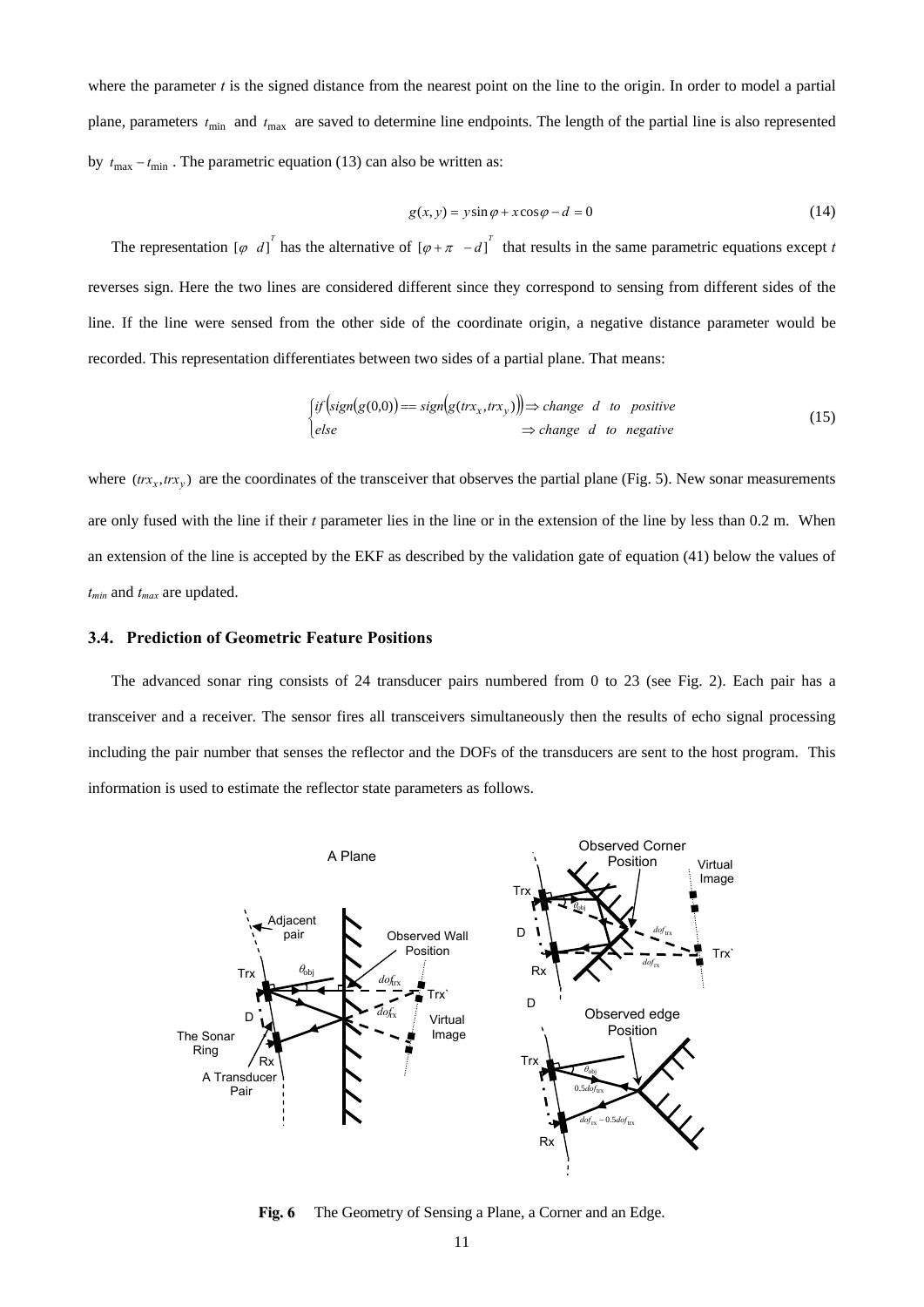The geometry of sensing a plane, a corner and an edge are shown in Fig. 6. The label *Trx* is used for a transceiver and *Rx* for a receiver. The DOFs are labeled  $dof_{tx}$  and  $dof_{rx}$ . Based on the geometry shown in Fig. 6, the incidence angle  $\theta_{obj}$  can be calculated by applying the Law of Cosines:

$$
\theta_{obj} = \begin{cases}\n\frac{\pi}{2} - \cos^{-1}\left(\frac{D^2 + dof_{tx}^2 - dof_{rx}^2}{2.D.dof_{tx}}\right) & \text{for a corner or a plane} \\
\frac{\pi}{2} - \cos^{-1}\left(\frac{D^2 + (0.5dof_{tx})^2 - (dof_{rx} - 0.5dof_{tx})^2}{2.D.(0.5dof_{tx})}\right) & \text{for an edge}\n\end{cases}
$$
\n(16)

where *D* is the separation between the transceivers of each pair. The distance of an object to a transceiver,  $r_{obj}$  is determined by:

$$
r_{obj} = 0.5 \, dof_{tx} \tag{17}
$$

As the map primitives are lines and points and there is no differentiation between corners and edges, the first equation in (16) is used to calculate the bearing angle of the reflector. On the other hand, the sensor does not classify the objects at the first step therefore the application assumes that the reflector is a corner or a plane feature and uses the same equation for all sonar measurements. This assumption is acceptable because the difference in results of both equations in (16) is usually small. For example the difference is less than 0.4 degrees for ranges greater than 1.5 metres. When accuracy is important, a target classified as an edge can be adjusted in angle accordingly.

The coordinates of the transceiver that senses the object with respect to the global system is determined using the robot state  $\begin{bmatrix} \theta & x' & y' \end{bmatrix}^T$  and definitions shown in Fig. 5:

$$
\begin{cases}\nTr x_x = x + L \cos(\theta + C_2) \\
Tr x_y = y + L \sin(\theta + C_2) \\
C_2 = \frac{\pi}{12} . \text{pair}_{no} + \pi + C_1\n\end{cases}
$$
\n(18)

where *pair<sub>no</sub>* is the sequence number of the transducer pair (P0 to P23 in Fig. 2). The parameters *L*,  $C_1$  and  $C_2$  are shown in Fig. 5 and are determined by the geometric design and construction of the sonar ring. The measured values of L and  $C_1$ , used in this work are 0.3083 metre and 0.1966 radian respectively.

 $\epsilon$ 

Therefore, the position of the object can be written as:

$$
\begin{cases}\nobject_x = Tr x_x + r_{obj} \cos(\theta - \theta_{obj} + C_3) \\
object_y = Tr x_y + r_{obj} \sin(\theta - \theta_{obj} + C_3) \\
C_3 = \frac{\pi}{12} . \npair_{no} + \pi + \frac{\pi}{24}\n\end{cases}
$$
\n(19)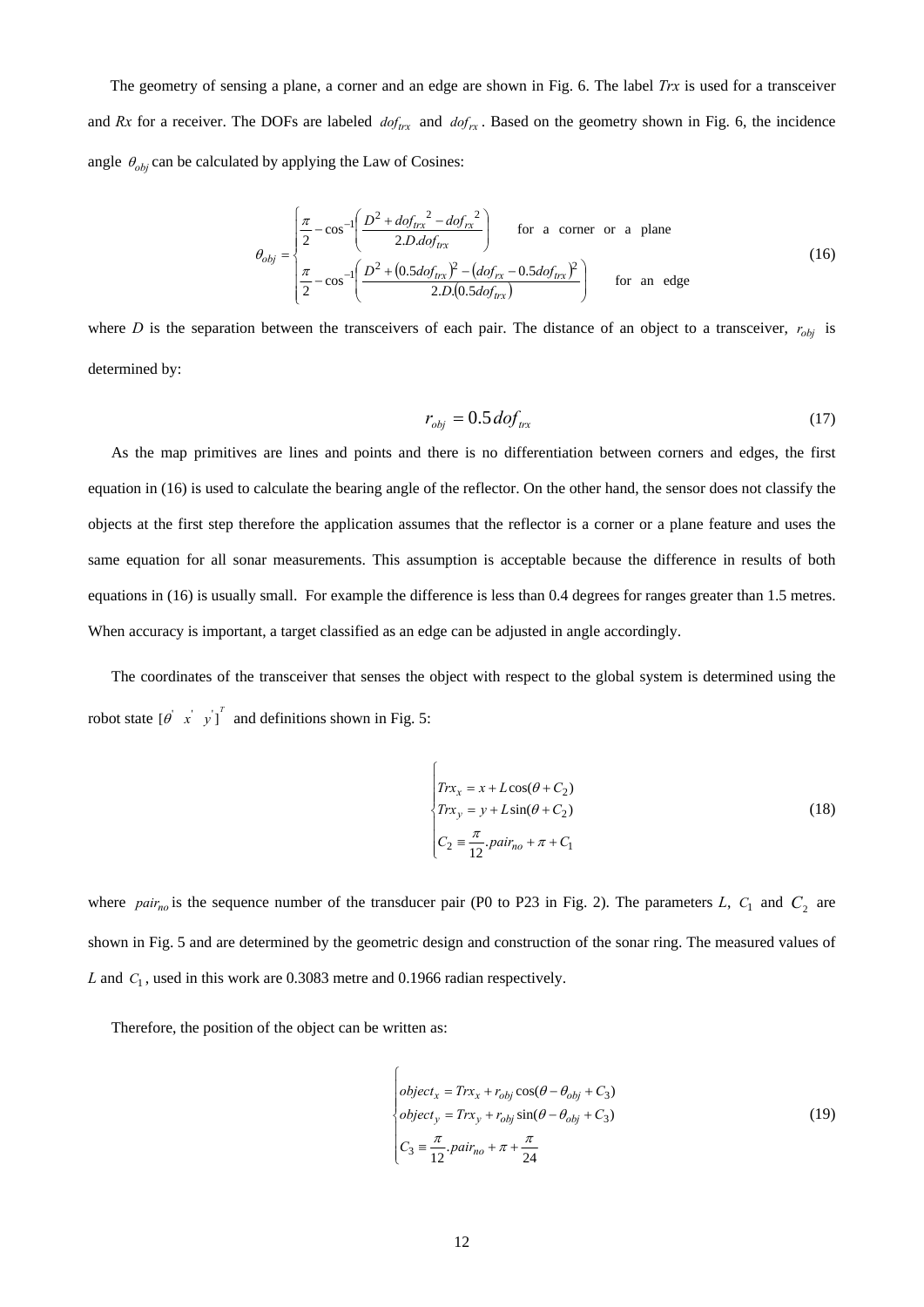If we assume that the measured reflector is a partial plane, then using equations  $(14)$ ,  $(18)$  and  $(19)$ , we can calculate the parameters  $\varphi$  and  $d$  of the line feature that is perpendicular to the line between Trx and the object for the object position:

$$
\begin{cases}\n\varphi = \tan^{-1}\left(\frac{object_y - tr x_y}{object_x - tr x_x}\right) \\
d = object_y \sin \varphi + object_x \cos \varphi\n\end{cases}
$$
\n(20)

Equation (15) is then applied to achieve a consistent representation.

If we assume that the target is a point feature then the coordinates of the target can be used as the feature parameters and from equations (18) and (19):

$$
\begin{cases}\n x_p = x + L\cos(\theta + C2) + r_{obj}\cos(\theta - \theta_{obj} + C_3) \\
 y_p = y + L\sin(\theta + C2) + r_{obj}\sin(\theta - \theta_{obj} + C_3)\n\end{cases}
$$
\n(21)

#### **3.5. Measurement Model**

At time step *k*, the robot obtains sonar measurements  $dof_{trx}$  and  $dof_{rx}$  from a pair of transducers. Then using equations (16) and (17), the measurement vector is formed:

$$
\mathbf{z}(k) = \left[\theta_{obj}(radian) \ \ r_{obj}(metre)\right]^T \tag{22}
$$

On the other hand, the value of the measurement  $z(k)$  is a function of the robot state at time k and the location of the feature from which it originated, subject to a noise disturbance, as given by the measurement model:

$$
\begin{cases} \mathbf{z}(k) = \mathbf{h}(k, \mathbf{x}(k)) + \mathbf{w}(k) \\ \mathbf{x}(k) = [\mathbf{x}_R(k) \quad \mathbf{x}_1(k) \quad \dots \quad \mathbf{x}_n(k)]^T \end{cases}
$$
 (23)

where  $x(k)$  is the system state vector including the robot state vector and all *n* geometric features. The measurement model, *h*, takes different forms depending on the type of feature, and *w* is the measurement noise with error covariance which is defined as:

$$
\mathbf{R}(k) = E\langle \mathbf{w}(k)\mathbf{w}(k)^{T} \rangle = \begin{bmatrix} (2 \text{ degree} \times \frac{\pi}{180})^{2} & 0 \\ 0 & (0.004 \text{ metre})^{2} \end{bmatrix}
$$
(24)

To define the measurement model,  $h$ , of a plane reflector, we assume that the line state  $\lbrack \varphi & d \rbrack$  is known. Then by using the robot state and  $pair_{no}$  at time step *k* the measurement elements  $\theta_{obj}$  and  $r_{obj}$  are calculated:

$$
\begin{cases}\n\theta_{obj} = \theta - \varphi + C_3 \\
r_{obj} = |(x + L\cos(\theta + C_2))\cos\varphi + (y + L\sin(\theta + C_2))\sin\varphi - d|\n\end{cases}
$$
\n(25)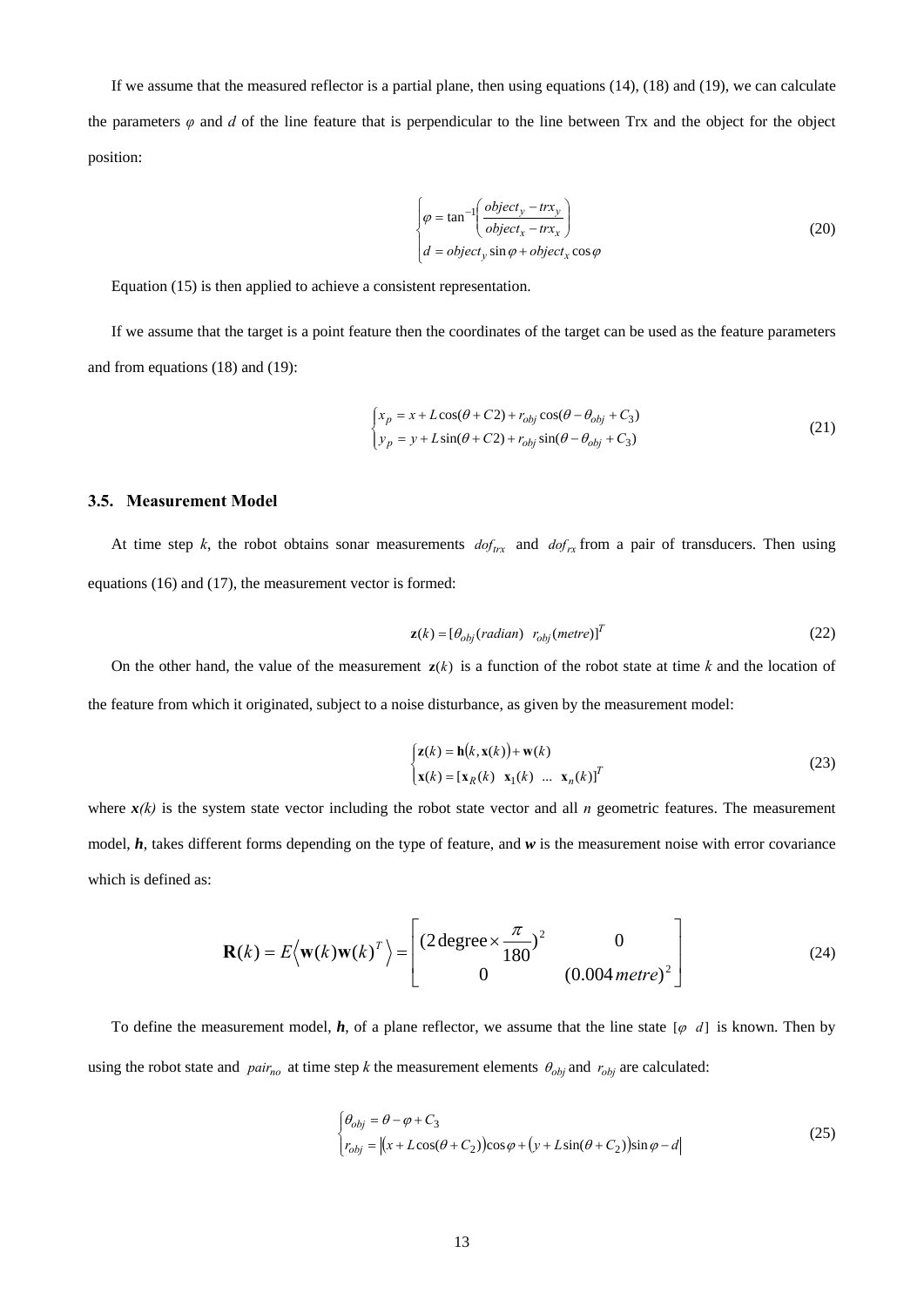To define measurement model  $h$  for a corner or an edge reflector, we assume that the point state  $[x_p, y_p]$  is known. Then by using the robot state and  $pair_{no}$  at time step *k* the measurement elements  $\theta_{obj}$  and  $r_{obj}$  are derived:

$$
\begin{cases}\n\theta_{obj} = \theta + C_3 - \tan^{-1} \left( \frac{y_p - y - L \sin(\theta + C_2)}{x_p - x - L \cos(\theta + C_2)} \right) \\
r_{obj} = \sqrt{(x_p - x - L \cos(\theta + C_2))^2 + (y_p - y - L \sin(\theta + C_2))^2}\n\end{cases}
$$
\n(26)

#### **3.6. Proposed Classification and SLAM Algorithm**

Accurate measurements of range and bearing angle are performed within the multi-DSP architecture of the advanced sonar ring as explained in Section 2. Each measurement introduces a dot in the world frame that can be part of a partial plane or the position of a corner (or an edge). The advantage of accurate bearing angles provided by the advanced sonar ring <sup>29,31,32</sup>, is that it allows us to precisely calculate the state parameters of the predicted partial plane from each measurement result. The predicted plane feature is a line perpendicular to the line between the transmitter and the object in the object position. A predicted corner or edge feature is a point in the measured reflector position as explained in Section 3.4. This prediction of the object position from one sonar result is not possible for conventional sonar sensors due to a large uncertainty in the bearing angle. The proposed classification and SLAM algorithm uses an extended Kalman filter to update the robot position and the features' positions and also to classify the targets. It uses the method introduced by Davison <sup>6</sup> where all map features are updated on each measurement result. The method here differs from Davison <sup>6</sup> in the sensor employed (ie sonar ring) and the method for classifying the sonar targets as the robot moves, as described below. Fig. 7 shows a flow chart of the proposed classification and SLAM method that is detailed below.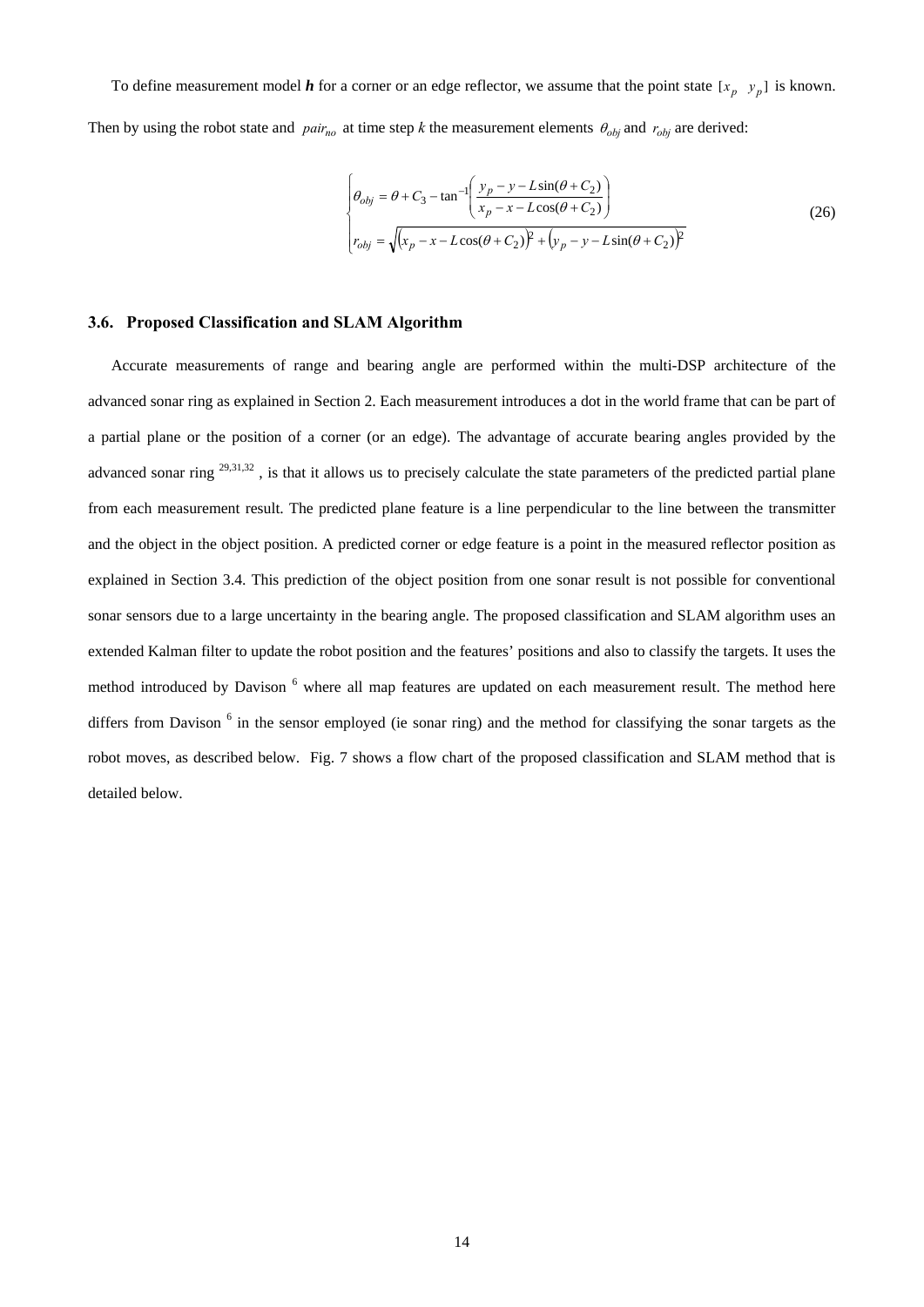

**Fig. 7** The Block Diagram of the Proposed Classification and SLAM Algorithm. The *error* and *err* threshold are explained just after equation (41) and relate to the validation gate of the Kalman filter. The "matched points counter" is incremented when a measurement falls in the validation gate.

Measurement to feature association plays an important role for both the classification and SLAM processes. In fact, data association (which feature a measurement is generated from), can significantly affect the map. The validation gate condition for a Kalman filter is used for data association. This is explained in detail in the next section. The new measurements can either generate new map features or be fused to existing features. After each association, all error covariance and cross covariance matrices are updated by the fusion of a new result.

The classification algorithm is based on multi-hypothesis generation and verification. If a new result is not associated with existing features, two probational features as hypotheses, are generated: a line and a point. The state parameters of these features are calculated from single measurement result as explained in Section 3.4. The robot inserts them into its probational feature matrix. The features are partitioned into probational and confirmed features, with only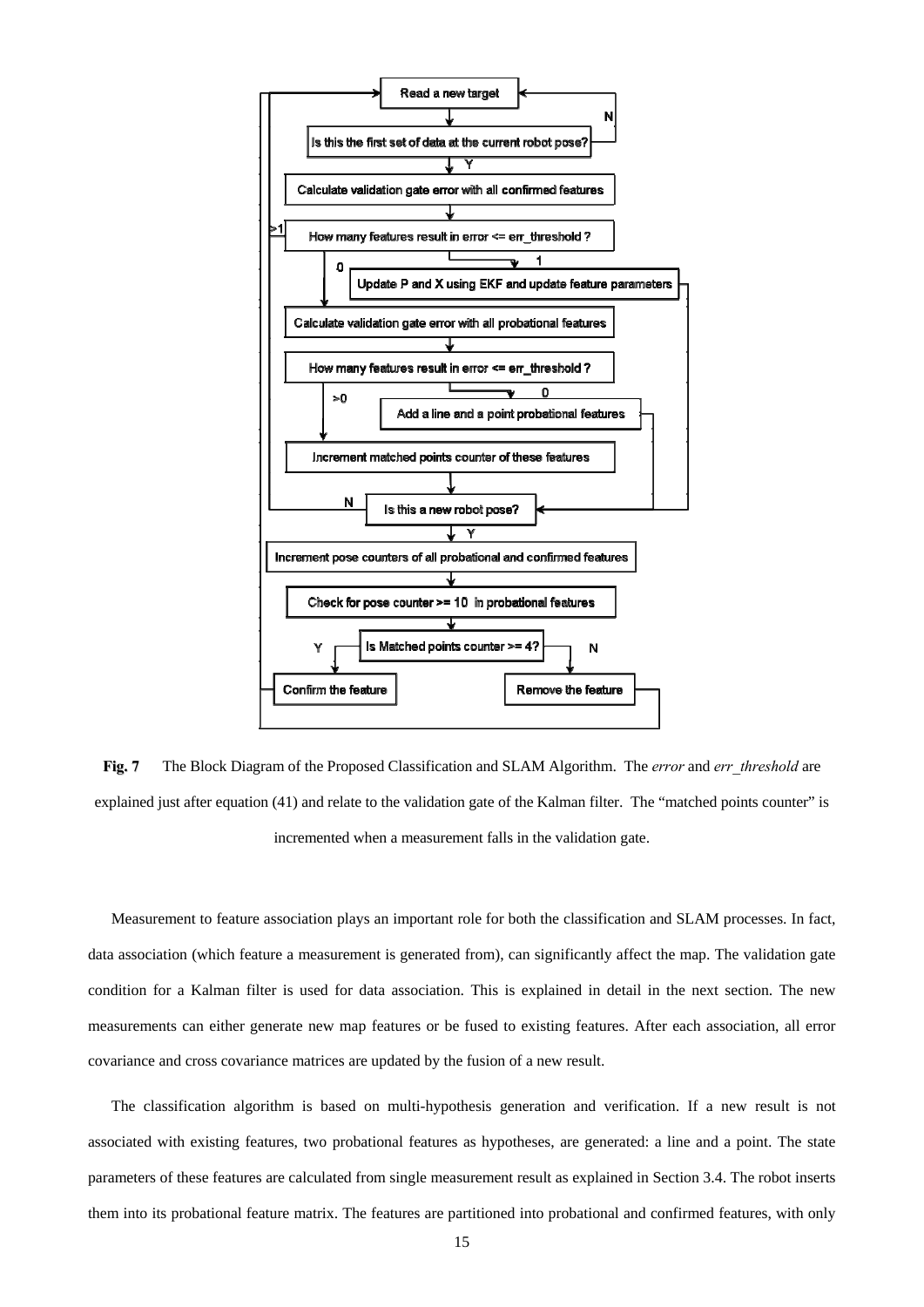the confirmed features used for SLAM. The verification is performed based on the association results on sensor measurements within the robot's next ten positions. The repetition rate of the sensor is  $11.5Hz$ <sup>29</sup>, therefore the verification process is performed within about 1 second when the robot is moving. The method is capable of initiation, confirmation and deletion of the geometric features. After confirmation, the feature is moved from probational to the confirmed partition and is used in the SLAM process.

## **4. Implementation Details**

As explained in the previous sections, the robot state vector at time step  $k$ ,  $\mathbf{x}_R(k)$  and state vectors of the confirmed features  $\mathbf{x}_i(k)$  comprise the system state vector  $\mathbf{x}(k) = [\mathbf{x}_k(k) \ \mathbf{x}_i(k) \ \dots \ \mathbf{x}_n(k)]^T$ , where *n* is number of the confirmed features and  $\mathbf{x}_i(k)$  is  $\begin{bmatrix} \varphi & d \end{bmatrix}^T$  for line features and  $\begin{bmatrix} x_p & y_p \end{bmatrix}^T$  for point features. The measurement model of the system,  $z(k)$  is as defined in equation (23). The objective of the SLAM is to use the EKF to recursively compute an estimate for  $\mathbf{x}(k)$  :

$$
\mathbf{x}(k) = [\mathbf{x}_R(k) \quad \mathbf{x}_1(k) \quad \dots \quad \mathbf{x}_n(k)]^T
$$
 (27)

which is called the system state estimate, and its covariance is called the system state prediction covariance matrix:

$$
\mathbf{P}(k | k) = \begin{bmatrix} \mathbf{p}_{RR}(k | k) & \mathbf{p}_{R1}(k | k) & \cdots & \mathbf{p}_{Rn}(k | k) \\ \mathbf{p}_{R1}(k | k) & \mathbf{p}_{11}(k | k) & \cdots & \mathbf{p}_{1n}(k | k) \\ \vdots & \vdots & \ddots & \vdots \\ \mathbf{p}_{Rn}(k | k) & \mathbf{p}_{1n}(k | k) & \cdots & \mathbf{p}_{nn}(k | k) \end{bmatrix}
$$
(28)

where  $\mathbf{p}_{Ri}(k | k)$  is a robot to feature cross-covariance matrix at time step *k* given measurements  $\mathbf{z}(k)$ ,  $\mathbf{z}(k-1)$ , ...,  $\mathbf{p}_{ij}(k | k)$  is a feature to feature cross-covariance matrix and a covariance of error in the feature state is denoted as  ${\bf p}_{ii}(k \mid k)$ .

The EKF can be formulated into a two stage process:

1- System state prediction:  $\mathbf{x}(k+1|k)$  - estimate of x at step  $k+1$  given measurements  $\mathbf{z}(k)$ ,  $\mathbf{z}(k-1)$ , ...

2- System state update:  $\mathbf{\hat{x}}(k+1|k+1)$  and  $\mathbf{p}(k+1|k+1)$ 

In order to perform the first stage, the system state is estimated which contains the robot position vector and all features states. Robot state prediction,  $\mathbf{x}_R(k+1|k)$  is calculated using *∆r* and *∆l*, given by the odometry system as explained in Section 3.2, equation (7). The prediction of features states,  $\hat{\bf x}_i(k+1|k)$ , due to assuming a stationary environment, is taken to be the same as  $\mathbf{x}_i(k \mid k)$ .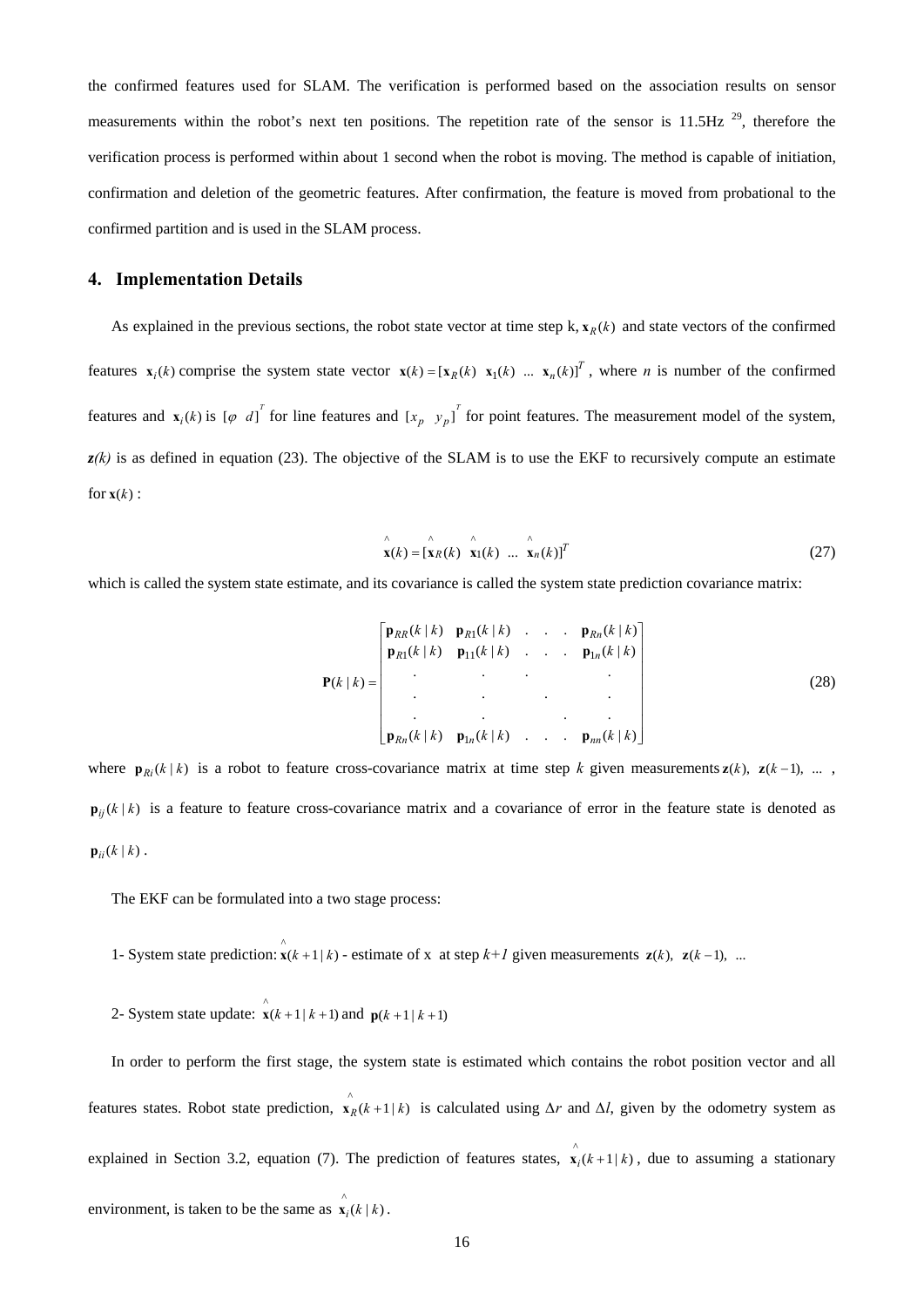Stage two of EKF can be divided into state estimation and state covariance estimation.

State estimation consists of:

• Measurement Prediction:

$$
\mathbf{z}(k+1|k) = \mathbf{h}\left(k+1, \mathbf{x}(k+1|k)\right)
$$
\n(29)

• Measurement Residual:

$$
\mathbf{v}(k+1) = \mathbf{z}(k+1) - \mathbf{z}(k+1 \mid k)
$$
 (30)

• Updated state estimate:

$$
\mathbf{x}(k+1|k+1) = \mathbf{x}(k+1|k) + \mathbf{W}(k+1)\mathbf{v}(k+1)
$$
\n(31)

where  $W(k + 1)$  is called the Kalman Gain defined below in the state covariance estimation.

State covariance estimation consists of:

• State prediction covariance:

$$
\mathbf{P}(k+1|k) = \begin{bmatrix} \mathbf{p}_{RR}(k+1|k) & \mathbf{p}_{R1}(k+1|k) & \cdots & \mathbf{p}_{Rn}(k+1|k) \\ \mathbf{p}_{R1}(k+1|k) & \mathbf{p}_{11}(k+1|k) & \cdots & \mathbf{p}_{1n}(k+1|k) \\ \vdots & \vdots & \ddots & \vdots \\ \mathbf{p}_{Rn}(k+1|k) & \mathbf{p}_{1n}(k+1|k) & \cdots & \mathbf{p}_{nn}(k+1|k) \end{bmatrix}
$$
(32)

where  $p_{RR}(k+1|k)$  is calculated based on equation (9) and other elements are taken from the previous time step.

• Residual covariance or innovation covariance  $33$ :

$$
S(k+1) = R(k+1) + H(k+1)p(k+1|k)H(k+1)T
$$
\n(33)

where  $R(k+1)$  is defined in equation (24) and  $H(k+1)$  is a Jacobian evaluated as:

$$
\mathbf{H}(k+1) = \frac{\partial \mathbf{h}(k+1)}{\partial \mathbf{x}} \bigg|_{\mathbf{x} = \mathbf{x}(k+1|k)} \tag{34}
$$

• Filter Gain:

$$
\mathbf{W}(k+1) = \mathbf{p}(k+1 \mid k)\mathbf{H}(k+1)^T \mathbf{S}(k+1)^{-1}
$$
\n(35)

• Updated state covariance based on Joseph's form:

$$
\mathbf{p}(k+1|k+1) = [\mathbf{I} - \mathbf{W}(k+1)\mathbf{H}(k+1)] \mathbf{p}(k+1|k) [\mathbf{I} - \mathbf{W}(k+1)\mathbf{H}(k+1)]^T + \mathbf{W}(k+1)\mathbf{W}(k+1)\mathbf{W}(k+1)^T
$$
\n(36)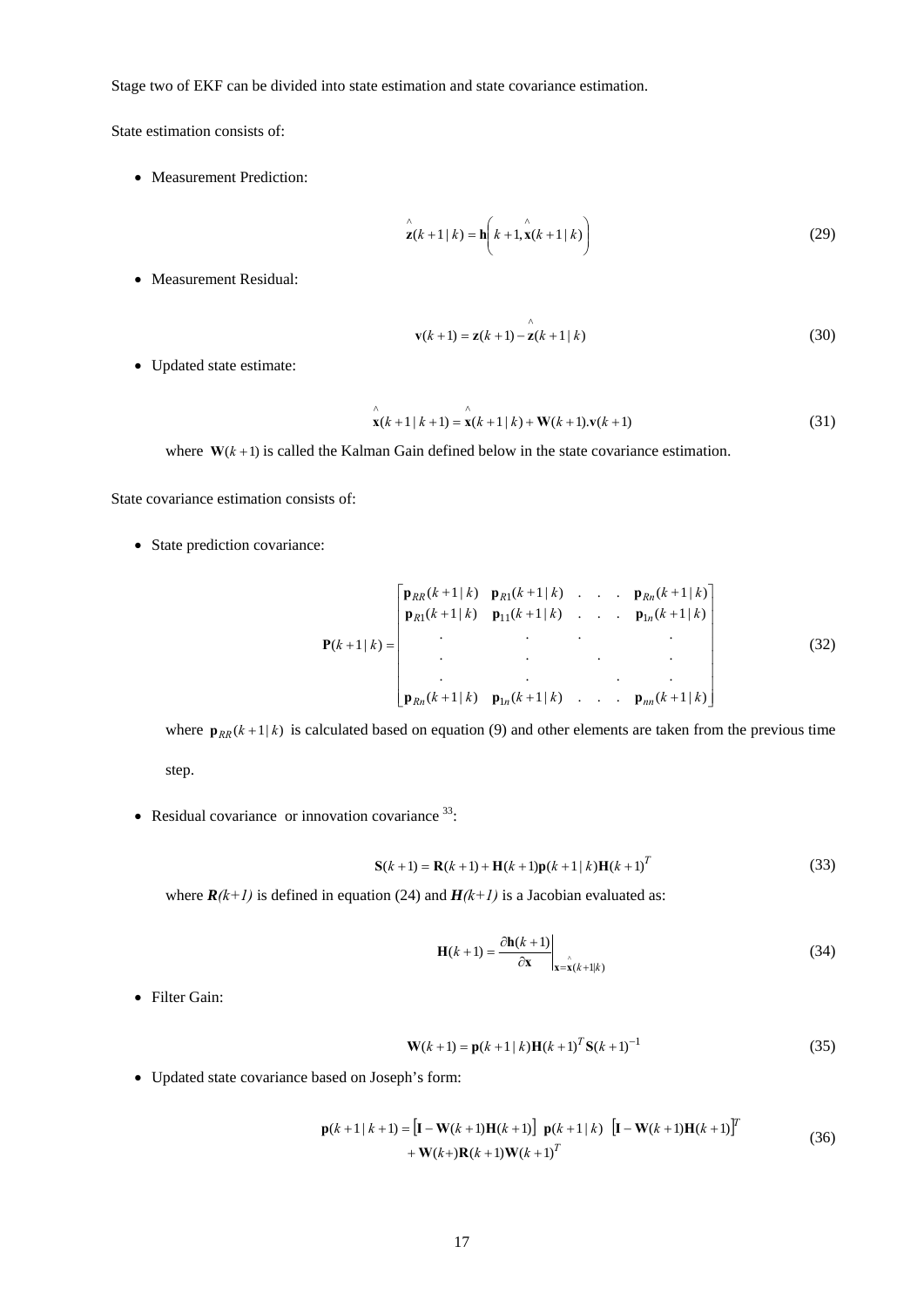Based on equations (25) and (26), the Jacobians of  $h(k+1)$  have different forms for line and point features. For a line

feature, *H* is calculated as:

$$
\mathbf{H} = \begin{bmatrix} \mathbf{H}_{11} & \mathbf{H}_{12} & \mathbf{H}_{13} & \mathbf{H}_{14} & \mathbf{H}_{15} \\ \mathbf{H}_{21} & \mathbf{H}_{22} & \mathbf{H}_{23} & \mathbf{H}_{24} & \mathbf{H}_{25} \end{bmatrix}
$$
  
\n
$$
\mathbf{H}_{11} = \frac{\partial \theta_{obj}}{\partial \theta} = 1
$$
  
\n
$$
\mathbf{H}_{12} = \frac{\partial \theta_{obj}}{\partial x} = 0
$$
  
\n
$$
\mathbf{H}_{13} = \frac{\partial \theta_{obj}}{\partial y} = 0
$$
  
\n
$$
\mathbf{H}_{14} = \frac{\partial \theta_{obj}}{\partial \theta} = -1
$$
  
\n
$$
\mathbf{H}_{15} = \frac{\partial \theta_{obj}}{\partial d} = 0
$$
  
\n
$$
\mathbf{H}_{21} = \frac{\partial r_{obj}}{\partial \theta} = sign(A)(-L\cos\varphi \sin(\theta + C_2) + L\sin\varphi \cos(\theta + C_2))
$$
  
\n
$$
\mathbf{H}_{22} = \frac{\partial r_{obj}}{\partial x} = sign(A)\cos\varphi
$$
  
\n
$$
\mathbf{H}_{23} = \frac{\partial r_{obj}}{\partial y} = sign(A)\sin\varphi
$$
  
\n
$$
\mathbf{H}_{24} = \frac{\partial r_{obj}}{\partial \varphi} = sign(A)(-(x + L\cos(\theta + C_2))\sin\varphi + (y + L\sin(\theta + C_2))\cos\varphi)
$$
  
\n
$$
\mathbf{H}_{25} = \frac{\partial r_{obj}}{\partial d} = -sign(A)
$$
 (37)

where *A* is defined as :

$$
A = (x + L\cos(\theta + C_2))\cos\varphi + (y + L\sin(\theta + C_2))\sin\varphi - d
$$
\n(38)

For a point feature the Jacobian matrix, *H* is calculated as: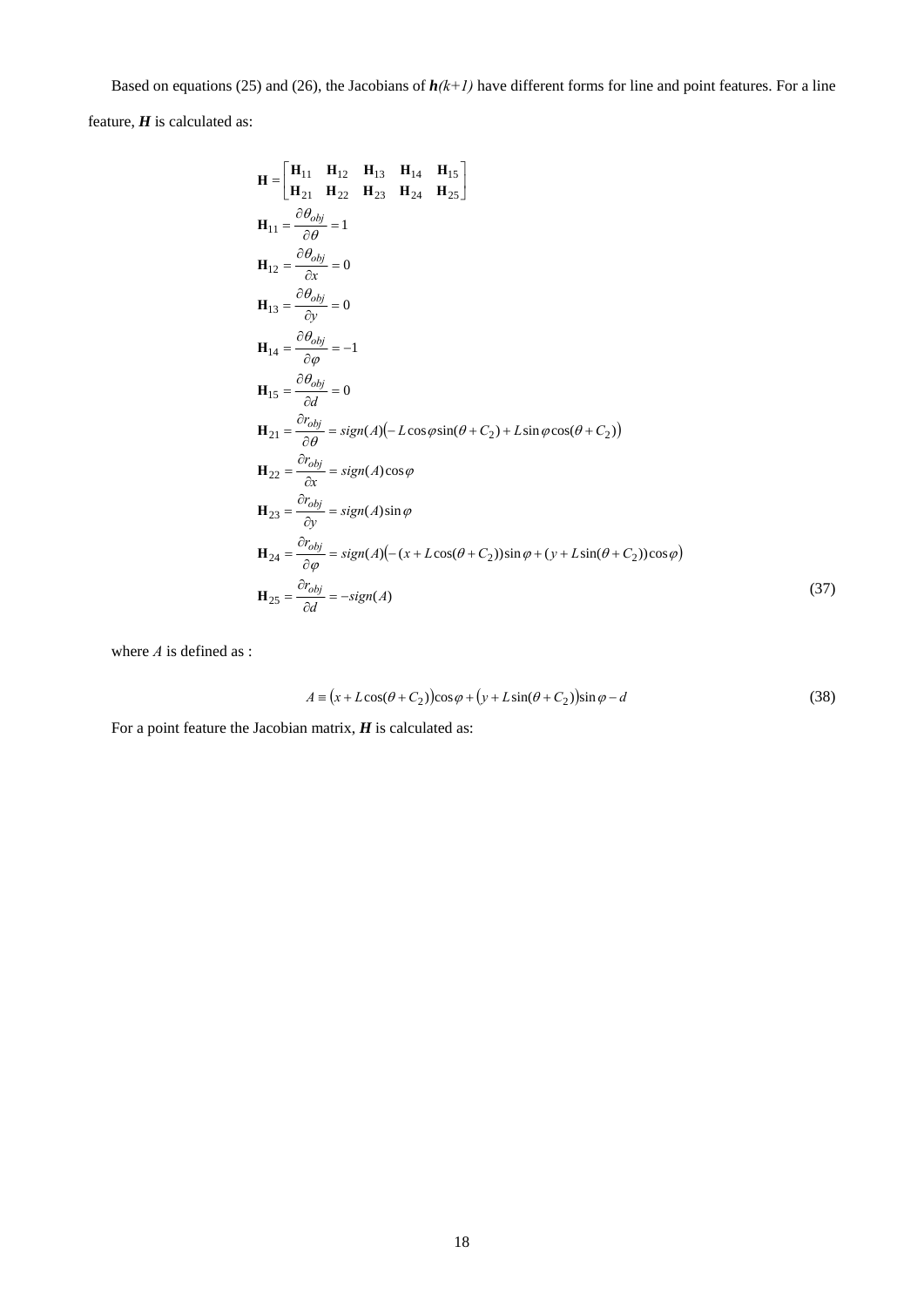$$
H_{11} = \frac{\partial \theta_{obj}}{\partial \theta} = 1 - \left( \frac{1}{1 + A_4^2} - \frac{L \cos(\theta + C_2) A_3 - L \sin(\theta + C_2) A_2}{A_3^2} \right)
$$
  
\n
$$
H_{12} = \frac{\partial \theta_{obj}}{\partial x} = \frac{-1}{1 + A_4^2} \cdot \frac{A_2}{A_3^2}
$$
  
\n
$$
H_{13} = \frac{\partial \theta_{obj}}{\partial y} = \frac{-1}{1 + A_4^2} \cdot \frac{-1}{A_3}
$$
  
\n
$$
H_{14} = \frac{\partial \theta_{obj}}{\partial x_p} = \frac{-1}{1 + A_4^2} \cdot \frac{-A_2}{A_3^2}
$$
  
\n
$$
H_{15} = \frac{\partial \theta_{obj}}{\partial y_p} = \frac{-1}{1 + A_4^2} \cdot \frac{1}{A_3}
$$
  
\n
$$
H_{21} = \frac{\partial r_{obj}}{\partial \theta} = \frac{1}{2\sqrt{A_1}} (2L \sin(\theta + C_2) A_3 - 2L \cos(\theta + C_2) A_2)
$$
  
\n
$$
H_{22} = \frac{\partial r_{obj}}{\partial x} = \frac{1}{2\sqrt{A_1}} (-2A_3)
$$
  
\n
$$
H_{23} = \frac{\partial r_{obj}}{\partial y} = \frac{1}{2\sqrt{A_1}} (-2A_2)
$$
  
\n
$$
H_{24} = \frac{\partial r_{obj}}{\partial x_p} = \frac{1}{2\sqrt{A_1}} (2A_3)
$$
  
\n
$$
H_{25} = \frac{\partial r_{obj}}{\partial y_p} = \frac{1}{2\sqrt{A_1}} (2A_2)
$$

where  $A_1$  to  $A_4$  are defined as:

$$
A_2 \equiv y_p - y - L\sin(\theta + C_2)
$$
  
\n
$$
A_3 \equiv x_p - x - L\cos(\theta + C_2)
$$
  
\n
$$
A_1 \equiv A_2^2 + A_3^2
$$
  
\n
$$
A_4 \equiv A_2 / A_3
$$
\n(40)

(39)

A validation gate is used for association as follows:

$$
e^{2} = \mathbf{v}(k+1)^{T} \mathbf{S}(k+1)^{-1} \mathbf{v}(k+1) \le 9
$$
\n(41)

The validation gate threshold, referred to as *err* threshold in Fig. 7, is 9 in equation (41) and the *error* that is compared to this threshold in Fig. 7 refers to *e* in equation (41).

## **5. Experimental Results**

Experiments have been carried out in different real indoor environments. The robot *Sombrero* traveled at different speeds and collected on-the-fly range and bearing measurements using the advanced sonar ring. The sonar data were used in the off-line classification and SLAM algorithm implemented with Matlab.

## **5.1. A Corridor**

Fig. 8 shows a corridor where the robot travels about 5 m and classifies line and point features and generates a map. Raw sonar data and the results of the proposed algorithm are shown in the figure. The map features are labeled with a sequence number and number of associations. The numbers of the associations for the line features are quite large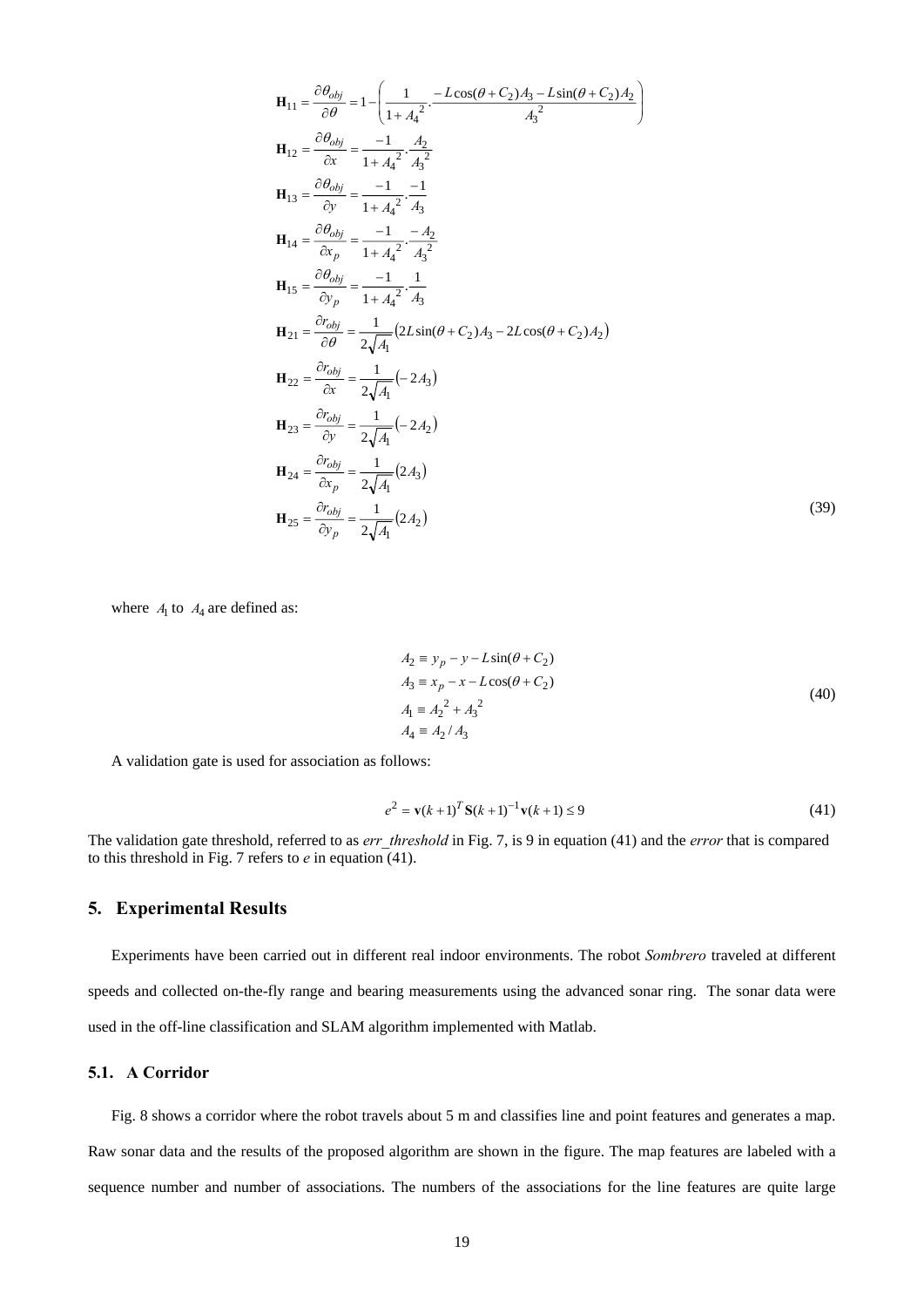depending on the length of the feature. This is due to the low travel speed of 10 cm/sec and high sensing rate of 11.5 Hz. However for the point features the numbers of associations are not as large because of the limited viewing angle of the point features and weak reflections from the edges which make them invisible in some robot positions even inside their viewing angle.

#### **5.2. Small Indoor Environment**

Fig. 9 shows the outlines of the testing environment. Raw sonar data and the generated 2D map are also shown in the figure. The robot travels in a rectangular path in the small environment consisting of cardboard boxes, a wall and some lab equipment. The raw measurements contain many phantom objects which resulted from the large number of multi-path echoes due to the small size and rectangular form of the environment. Phantom objects are eliminated by ignoring echoes that have a distance of flight that is approximately an integer multiple of a nearer echo from a confirmed partial plane in the path of the phantom target. Dislocations of the walls are also due to the accumulating odometry error of the platform. However, these errors are eliminated in the generated map by applying the proposed method.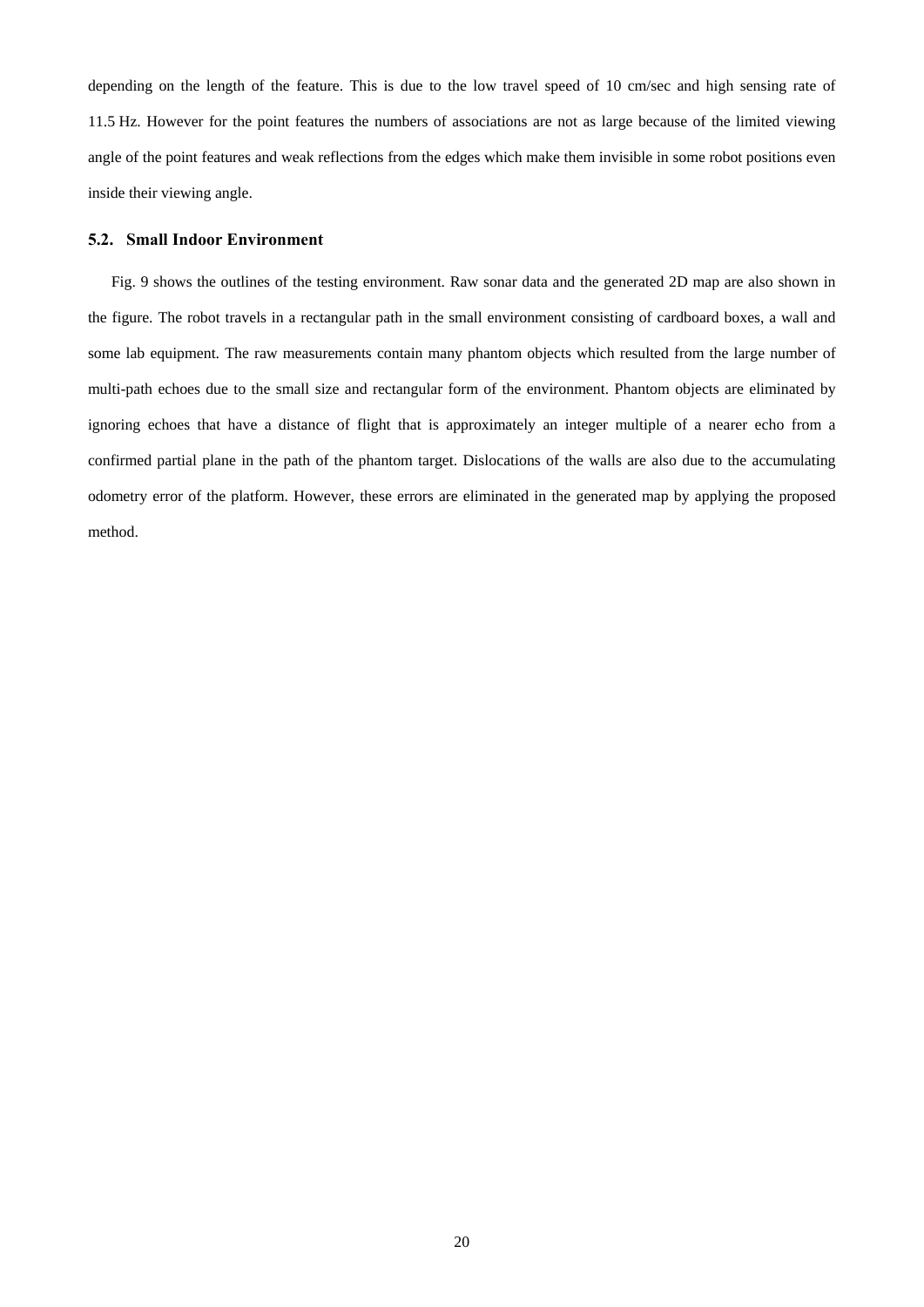





**Fig. 8** (a) A Corridor where the Robot Travels About 5 m and Classifies Line and Point Features and Generates a Map. Map Features are labeled with a sequence number and the number of associations (b) the robot trajectory based on odometry and the raw sonar data (c) The map after application of SLAM EKF filtering and classification.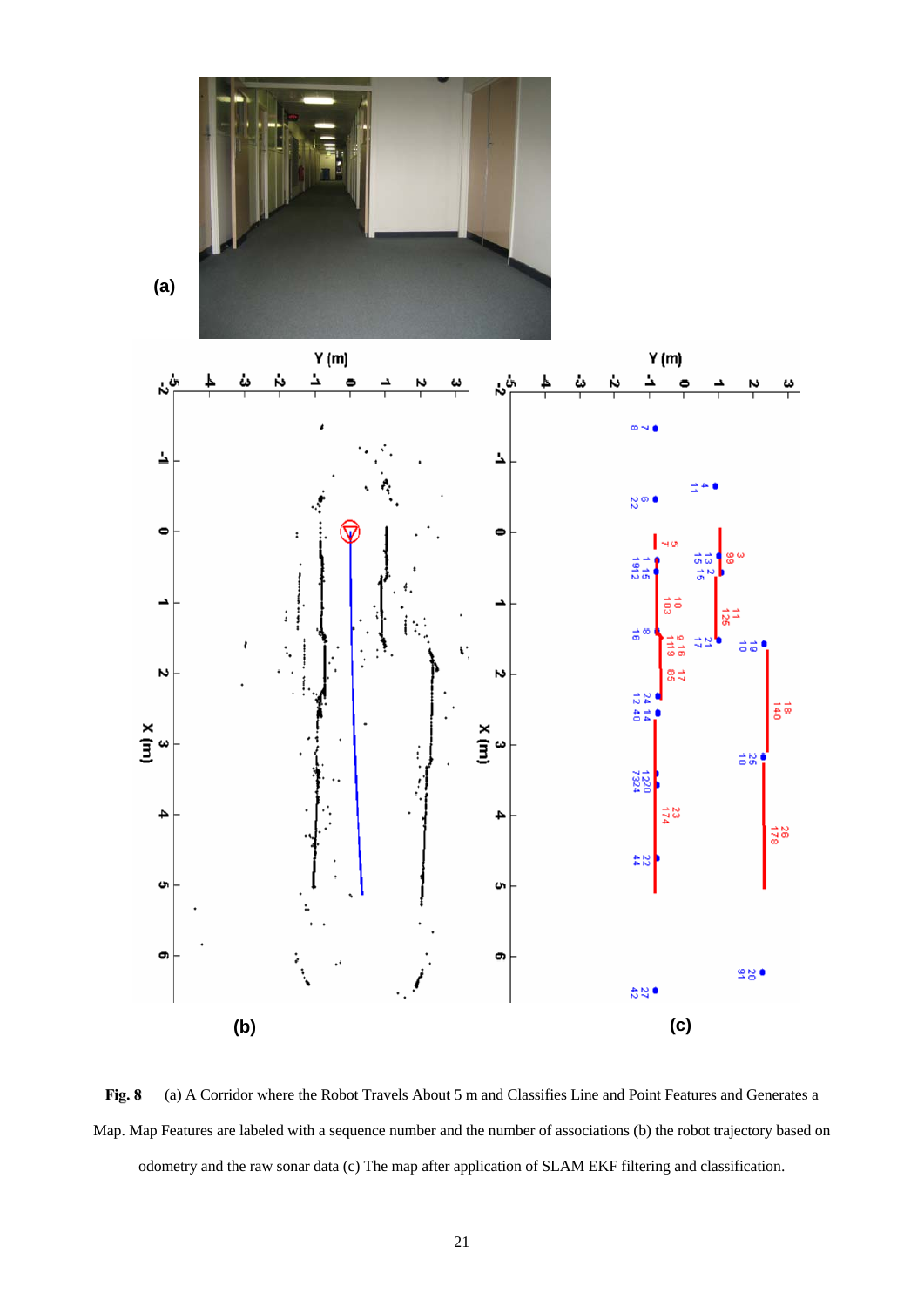

Fig. 9 (a) The robot travels in a rectangular path in the small lab environment consisting of a wall, cardboard boxes, and lab equipment (b) the robot trajectory based on odometry only and the raw sonar data (c)the SLAM map.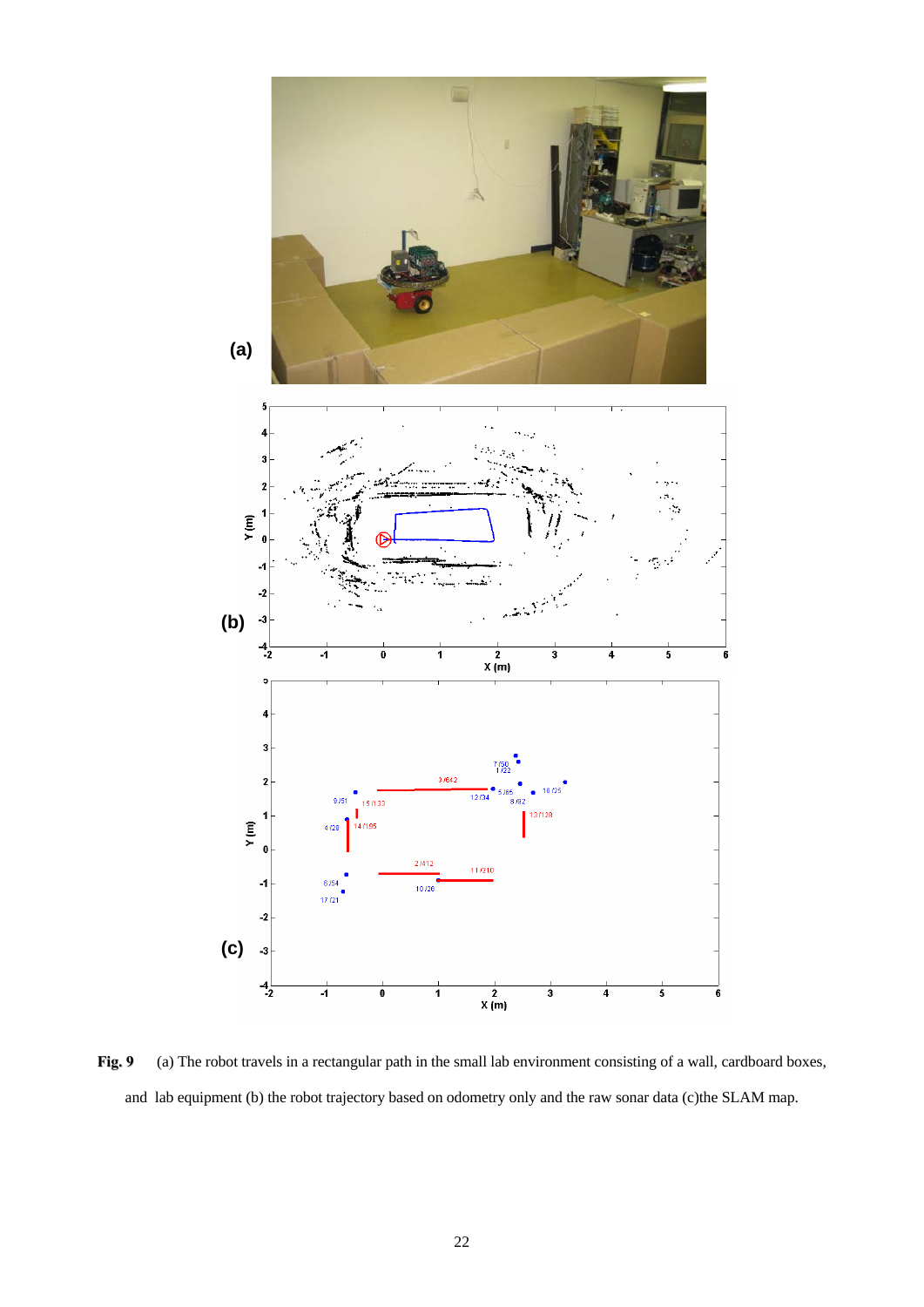## **5.3. High-Speed Mapping**

The high repetition rate of the advanced sonar ring enables the robot to travel faster while sensing the environment. The speed of the robot was set to 30 cm/sec and the experiment performed in the same corridor as in Fig. 8. The raw sonar data and the map are shown in Fig. 10. The numbers of the associations are smaller than those of Fig. 8. Some of the point features, such as number 19 and 8 in Fig. 8, have disappeared in Fig. 10. The higher speed has less effect on line features due to the very large association numbers which are still big enough even at the high speed of 30 cm/sec. Due to the limited viewing angle of the point features some of them are eliminated in high speed due to the small sensing positions and therefore small numbers of associations. However, the map generated at the speed of 30 cm/sec contains enough landmarks for navigation tasks. At higher speeds, more point features and some short line features will disappear. The execution time under Matlab for the 1511 sonar readings and 27 landmarks generated during a 17 second robot travel time was 5 seconds on a Pentium IV 2.4 GHz laptop computer. That is the processing time would allow for real time implementation for this number of landmarks and is the case in all the experiments above, however the processing time per measurement increases with the square of the number of landmarks. Reducing SLAM processing time in large scale maps is dealt with in many other research works, for example <sup>34</sup>.



**Fig. 10** A High-Speed Classification and SLAM of the Environment shown in Fig. 8(a) the Robot Trajectory and Raw Sonar Data when the Robot Travels at 30 cm/sec (b) The Map.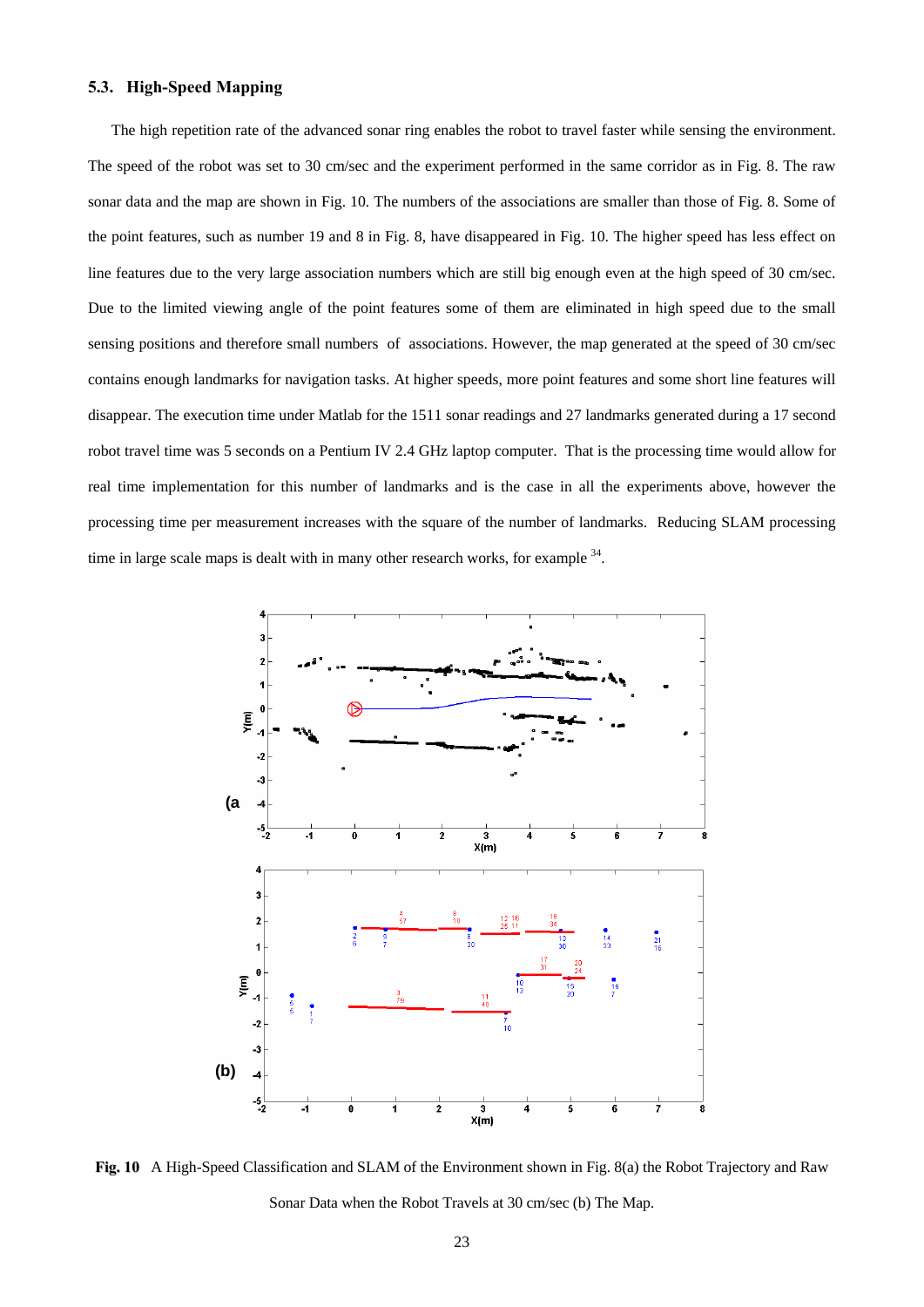## **5.4. Map Quality**

In order to show the quality of the maps, hand tape measurements of the point features in an environment are compared to the ones of a robot generated map shown in Fig 11. The point features are vertical bars of diameter 2.5 cm. The sonar ring measures the position of the bars from angles varying approximately within -45 to +45 degrees as it moves past and the map process integrates these into a single point. The measured lengths are labeled *L1* to *L14* and shown in Fig. 11. Table 5.1 presents the error in the measured lengths. The results show a small bias in that distances are overestimated in the mapping process. This effect can be attributed to an error in the speed of sound.



Fig. 11 Generated Map of the Corridor as in section 5.5.3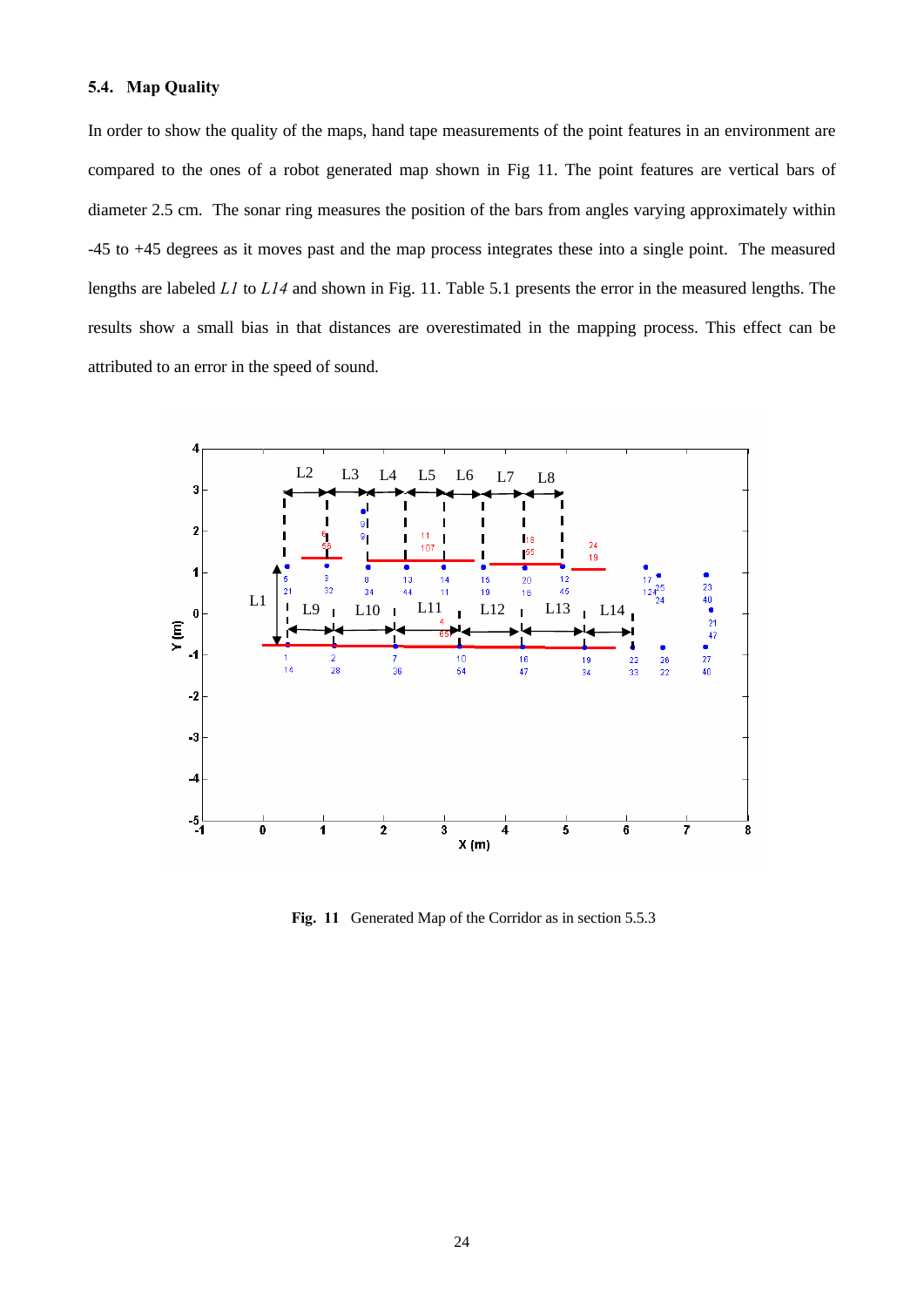|                | L1     | L <sub>2</sub> | L3    | IA    | L <sub>5</sub>  | L6    | L7   |
|----------------|--------|----------------|-------|-------|-----------------|-------|------|
| Map Value(cm)  | 190.3  | 65.4           | 65.9  | 63    | 61.6            | 65.4  | 62.9 |
| Real Value(cm) | 189.5  | 64.5           | 64    | 62.6  | 62.1            | 64.5  | 62.6 |
| Error (cm)     | 0.8    | 0.9            | 1.9   | 0.4   | $-0.5$          | 0.9   | 0.3  |
|                | L8     | L9             | L10   | L11   | L <sub>12</sub> | L13   | L14  |
| Map Value(cm)  | 64     | 76.6           | 101.4 | 102.6 | 102.1           | 101.7 | 77.2 |
| Real Value(cm) | 65.1   | 76.4           | 101.2 | 101.2 | 101.2           | 101.2 | 76.7 |
| Error (cm)     | $-1.1$ | 0.2            | 0.2   | 1.4   | 0.9             | 0.5   | 0.5  |

**Table 1** Errors in Map Generation

## **6. Conclusions and Future Work**

This paper has presented a novel approach to feature classification within the SLAM process using a recently developed advanced sonar ring. The advanced sonar ring produces accurate measurements and allows reliable measurement association with map features. The error in range measurement has been measured as less than 0.6mm and for bearing angle is less than  $0.17$  degrees  $2^9$ . The proposed algorithm produces high quality sonar maps with a Kalman filter SLAM approach. This work highlights the benefit of accurate sonar measurements in robust feature classification using a fast hypothesis generation and verification technique. The performance of the algorithm has been illustrated by experimental results.

The system described in this paper allows reliable measurement association with map features. However failure can rarely occur due to erroneous associations when odometry errors exceed expectations, and errors occur in the generation of probational features.

The advanced sonar ring senses the environment at the high repetition rate of 11.5 Hz without mechanical problems and delays associated with scanning sonar sensors as in  $7,16$ . As a result, this system has the advantage of providing high-density maps which enable the robot to travel faster (30 cm/sec) compared to previous works <sup>7,16,19,21</sup>. However, in previous works, object classification is performed in one sensing cycle which is not the case for the advanced sonar ring. This is due to the sensor design which employs one transmitter per pair. To enable the sensor to classify objects in each measurement cycle, each direction must contain at least two transmitters and two receivers <sup>30,35</sup>. To reduce the cost and complexity, the sensor design was planned based on in-movement-classification. This paper has presented a novel delayed classification algorithm which categorizes features within the SLAM process. The method is capable of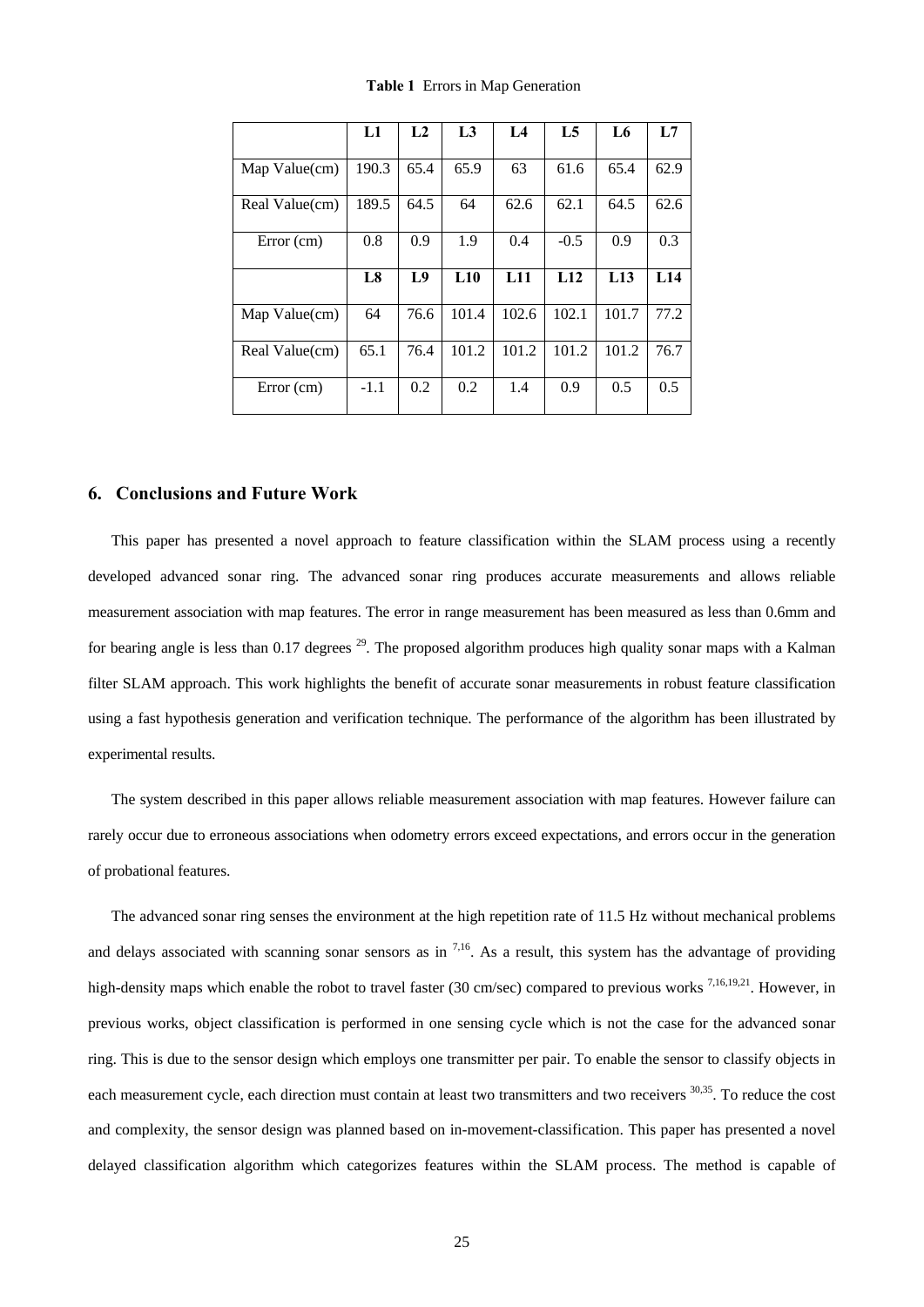classifying the objects within a short distance of travel of about 10 cm. The main advantage of the proposed system is enabling the robot to travel faster while providing dense maps of the indoor environment.

Future work will concentrate on the real time implementation of the algorithm on *Sombrero*, improving association and recovering from failure of SLAM. The related problems of kidnapping, loop closure, large-scale SLAM and a map matching strategy to re-establish robot's position when its uncertainty is too large will also be investigated.

## **Acknowledgements**

We gratefully acknowledge Mr. Steven Armstrong for his assistance in the design and construction of the hardware

and basic communication infrastructure of the sonar ring, funding from the ARC Centre for Perceptive and Intelligent

Machines in Complex Environments and funding from the Monash University Postgraduate Publication Award.

# **References**

- <sup>1</sup> L. Kleeman, *Fast and accurate sonar trackers using double pulse coding", 1999 IEEE/RSJ International Conference on Intelligent Robots and Systems (IROS'99): Human and Environment Friendly Robots whith High Intelligence and Emotional Quotients', Oct 17-Oct 21 1999*, Kyongju, South Korea, 1999 (IEEE, Piscataway,
- NJ, USA), p. 1185-1190. 2 R. Kuc and V. B. Viard,"Physically based navigation strategy for sonar-guided vehicles", *International Journal of Robotics Research* **10,** 75-87 (1991). 3 D. Murray and C. Jennings,"*Stereo vision based mapping and navigation for mobile robots",Proceedings of the*
- *1997 IEEE International Conference on Robotics and Automation, ICRA. Part 2 (of 4), Apr 20-25 1997*,
- Albuquerque, NM, USA, 1997 (IEEE, Piscataway, NJ, USA), p. 1694-1699. 4 C. Schroeter, H.-J. Boehme, and H.-M. Gross,"*Robust map building for an autonomous robot using low-cost sensors",2004 IEEE International Conference on Systems, Man and Cybernetics, SMC 2004, Oct 10-13 2004*, The Hague, Netherlands, 2004 (Institute of Electrical and Electronics Engineers Inc., New York, NY 10016- 5997, United States), p. 5398-5403.<br>
5 T. Yata, L. Kleeman, and S. i. Yuta, "Fast-bearing measurement with a single ultrasonic transducer",
- 
- 
- International Journal of Robotics Research 17, 1202-1213 (1998).<br>A. Davison, Mobile Robot Navigation using Active Vision (D.Phil Thesis University of Oxford, 1998).<br>A. Diosi and L. Kleeman,"Advanced sonar and laser range f *mapping",2004 IEEE/RSJ International Conference on Intelligent Robots and Systems (IROS), Sep 28-Oct 2 2004*, Sendai, Japan, 2004 (Institute of Electrical and Electronics Engineers Inc., New York, NY 10016-5997,
- United States), p. 1854-1859. 8 M.-H. Li, B.-R. Hong, and R.-H. Luo,"Simultaneous localization and map building for mobile robot", *Harbin Gongye Daxue Xuebao/Journal of Harbin Institute of Technology* **36,** 874-876 (2004).<br><sup>9</sup> A. Grossmann and R. Poli,"Robust mobile robot localisation from sparse and noisy proximity readings using
- Hough transform and probability grids", *Robotics and Autonomous Systems* **37,** 1-18 (2001).<br>
10 R. Gartshore, A. Aguado, and C. Galambos,"*Incremental Map Building using an Occupancy Grid for an*
- *Autonomous Monocular Robot",Proceedings of the 7th International Conference on Control, Automation, Robotics and Vision, ICARC 2002, Dec 2-5 2002*, Singapore, Singapore, 2002 (Nanyang Technological University), p. 613-618.<br>
11 J. J. Leonard, H. F. Durrant-Whyte, and I. J. Cox,"Dynamic map building for an autonomous mobile robot",
- *International Journal of Robotics Research* **11,** 286-298 (1992).<br><sup>12</sup> D. Maksarov and H. Durrant-Whyte,"Mobile vehicle navigation in unknown environments: a multiple
- 
- hypothesis approach", *IEE Proceedings: Control Theory and Applications* **142,** 385-400 (1995). 13 T. Tsubouchi,"*Nowadays trends in map generation for mobile robots",Proceedings of the 1996 IEEE/RSJ International Conference on Intelligent Robots and Systems, IROS. Part 2 (of 3), Nov 4-8 1996*, Osaka, Jpn,
- 1996 (IEEE, Piscataway, NJ, USA), p. 828-833. 14 K.-T. Song and C. C. Chang,"*Ultrasonic sensor data fusion for environment recognition",Proceedings of the IEEE/RSJ International Conference on Intelligent Robots and Systems, Jul 26-30 1993*, Yokohama, Jpn, 1993 (Publ by IEEE, Piscataway, NJ, USA), p. 384-390.<br>
K. S. Chong and L. Kleeman, "Feature-based mapping in real, large scale environments using an ultrasonic
- array", *International Journal of Robotics Research* **18,** 3-19 (1999).